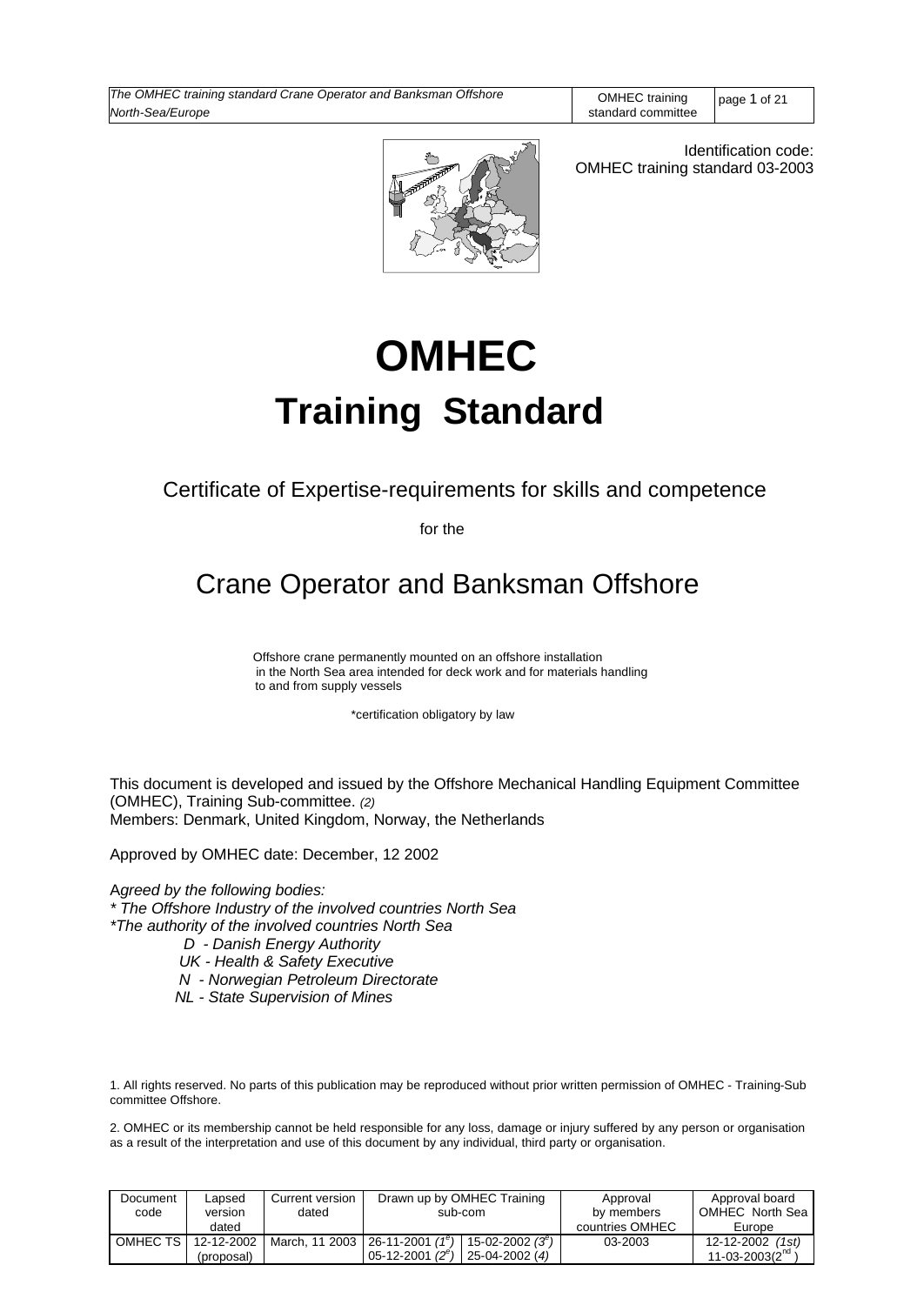| The OMHEC training standard Crane Operator and Banksman Offshore | <b>OMHEC</b> training | page $2$ of $21$ |
|------------------------------------------------------------------|-----------------------|------------------|
| North-Sea/Europe                                                 | standard committee    |                  |

### **CONTENTS**

### **1. Introduction**

- 1.1 OMHEC membership
- 1.2 OMHEC elements
- 1.3 OMHEC objectives
- 1.4 OMHEC training sub committee
- 1.5 OMHEC training standard
- 1.6 References

### **2. Terms, definitions and abbreviations**

### **3. Training guidance**

- 3.1 Introduction
- 3.2 Entrance requirements for personnel
- 3.3 Description of the functions involved in lifting operation

### **4. Profile of the functions**

- 4.1 Main tasks for the function involved in lifting
- 4.2 Skills and knowledge to fulfil the function

### **5. Training elements**

- 5.1Theoretical & Practical training issues
- 5.2 Assessment & Examination
- 5.3 Instructor & Assessor qualification and experience
- 5.4 Programme

## **6. Facilities**<br>6.1 Classroom

- **Classroom**
- 6.2 Practical training
- 6.3 Theoretical training
- 6.4 Safety standards
- 6.5 Documentations
- 6.6 Equipment

| Document<br>code | Lapsed<br>version<br>dated | Current version<br>dated | Drawn up by OMHEC Training<br>sub-com                                                             | Approval<br>by members<br>countries OMHEC | Approval board<br>OMHEC North Sea<br>Europe       |
|------------------|----------------------------|--------------------------|---------------------------------------------------------------------------------------------------|-------------------------------------------|---------------------------------------------------|
| OMHEC TS I       | 12-12-2002<br>(proposal)   |                          | March, 11 2003   26-11-2001 $(1^e)$<br>15-02-2002 $(3^e)$<br>05-12-2001 $(2^e)$<br>25-04-2002 (4) | 03-2003                                   | 12-12-2002 (1st)<br>11-03-2003( $2^{\text{na}}$ ) |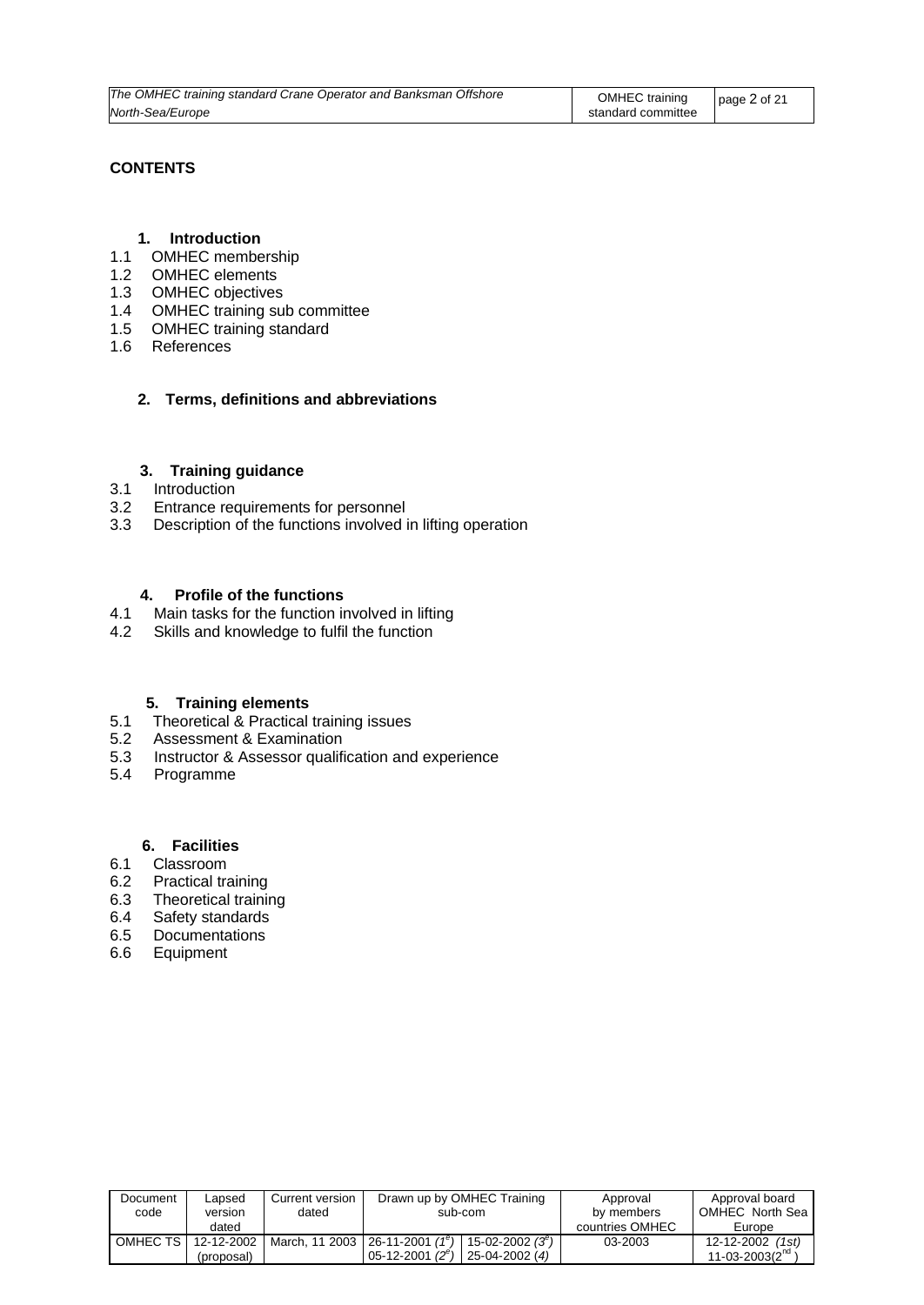### **1 INTRODUCTION**

### **1.1 OMHEC**

The Offshore Mechanical Handling Equipment Committee (OMHEC) comprises of members from the United Kingdom, Norway, Denmark, and the Netherlands all of whom are involved with the safety of lifting equipment and lifting operations offshore.

Members represent regulatory authorities, industry organisations, independent verifications bodies and classification societies. One of the major issues that committee members have involved in over the last years has been promoting the development of the UK Lifting Operations and Lifting Equipment regulations SI 2307 (LOLER).

The committee wishes to express its concern with respect to the safety aspects of lifting equipment and lifting operations offshore. A relatively high number of incidents and accidents, including those resulting in the lost of life, give the background for focusing on the issue of safety relating to design, construction and operation of lifting appliances in the offshore environment.

OMHEC's objectives are to contribute to improved safety in offshore lifting operations and be the arena for work to harmonise good practise in lifting operations in the North Sea area.

The potential dangers involved in the use of lifting equipment necessitates that the highest standards of safety are applied in the elements detailed in Para 1.2.

### **1.2 Elements:**

### **Design**

It is quality of the design that provides the basis for safe equipment and it is Essential that those responsible for the design of offshore lifting equipment, Eg. Cranes take into account the intended operational aspects of the equipment And also the environment in which it is to be used. Organisations And people involved in this area must also have at their disposal the necessary Knowledge of all the aspects involved in the good and safe design of lifting Equipment. This includes static and dynamic design calculations as well as human engineering and, where applicable, ergonomic factors to be used in the design of the workstation for the operator of the equipment.

The design should take into account the requirement for ease of maintenance And inspection during use.

Risk assessment should be used during design to avoid or at least alleviate, failures due to known identified failure modes. This failure mode analysis should also take into account factors That may be present during possible unintended use of equipment.

### **Manufacturing**

All manufacturers of lifting equipment should have a recognised effective quality assurance system in place and organisations that purchase, rent or lease equipment from such manufacturers should incorporate systems, which will verify that such quality has in fact been achieved.

All functions, including safety systems, should, as far as reasonably practicable, be verified for correct operation at the manufacturers premises before the manufacturer releases the equipment.

### **Operation**

All personnel involved with lifting operations should have the necessary training skills and experience of such operations. A competent person or entity should regularly assess such skills utilising industryrecognised codes of practice.

The equipment itself should only be operated within the limits specified by the manufacturer/supplier

| Document<br>code | Lapsed<br>version | Current version<br>dated | Drawn up by OMHEC Training<br>sub-com |                    | Approval<br>by members | Approval board<br>OMHEC North Sea |
|------------------|-------------------|--------------------------|---------------------------------------|--------------------|------------------------|-----------------------------------|
|                  | dated             |                          |                                       |                    | countries OMHEC        | Europe                            |
| OMHEC TS         | 12-12-2002        |                          | March, 11 2003   26-11-2001 $(1^e)$   | 15-02-2002 $(3^e)$ | 03-2003                | 12-12-2002<br>(1st)               |
|                  | (proposal)        |                          | 05-12-2001 $(2^e)$                    | 25-04-2002 (4)     |                        | 11-03-2003 $(2^{na}$              |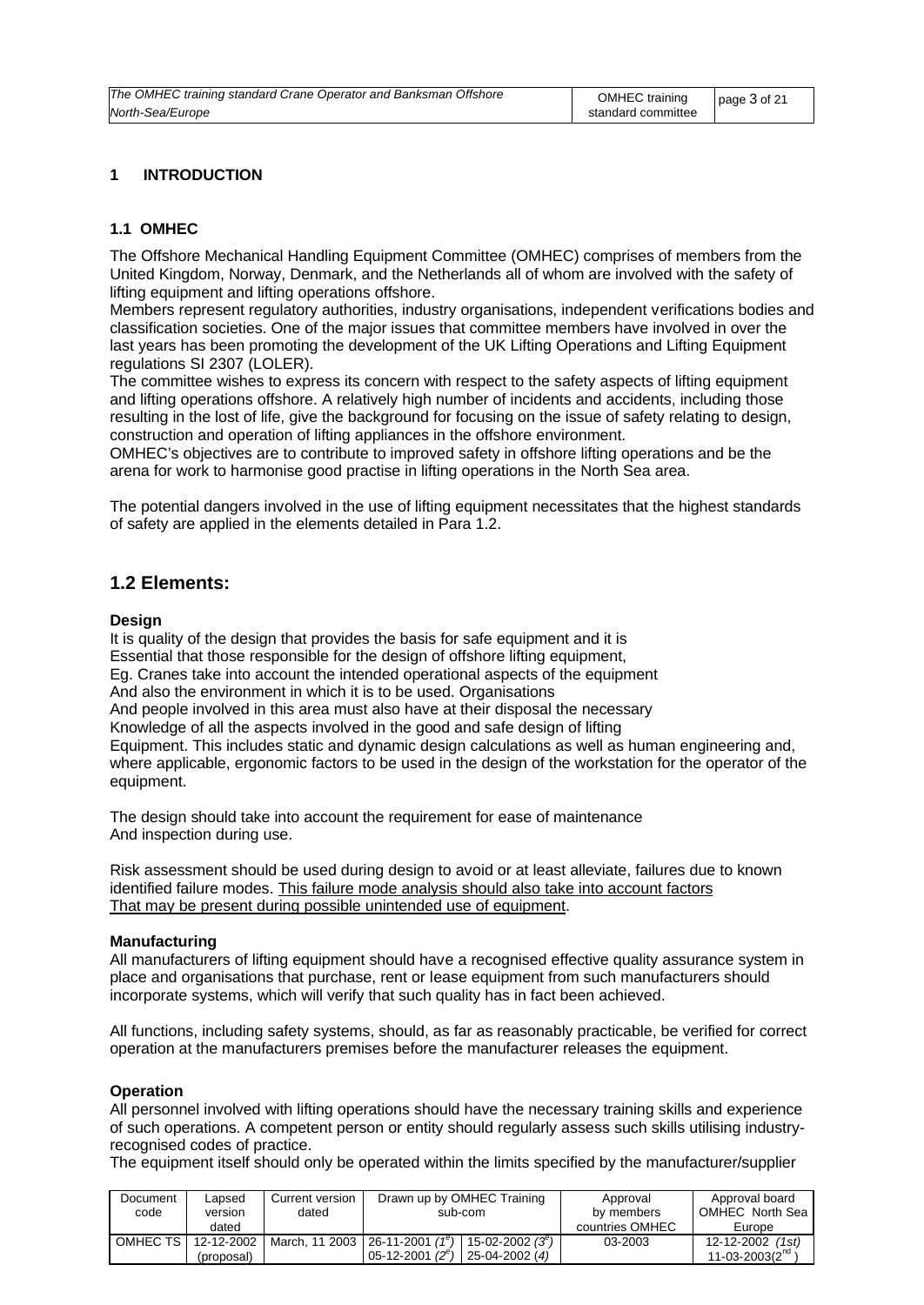| The OMHEC training standard Crane Operator and Banksman Offshore | OMHEC training     | page $4$ of 21 |
|------------------------------------------------------------------|--------------------|----------------|
| North-Sea/Europe                                                 | standard committee |                |

### **Maintenance**

Maintenance and inspection should be carried out in accordance with a plan Prepared from background information supplied by the manufacture, the User of the equipment, and details of the environment prevailing at the worksite.

#### **Verification in use**

A competent person or entity should verify that the equipment is ready for Use before it is put into operation.

Whenever the equipment has been modified or subjected to a major repair, a Competent person or entity should verify that the equipment is safe to use and that it will be operated In accordance with the relevant regulations and applied standards.

The user of the equipment should satisfy themselves that the competent person or Entity has the necessary qualifications and experience and that sound quality Principles are adhered to.

### **1.3 OMHEC OBJECTIVES**

OMHEC's objectives are to contribute to improved safety in offshore lifting operations and to be the arena for work to harmonise good practices in lifting operations in the North Sea offshore area. In this respect the exchange of experience of accidents and incidents plays an important part in the committee's work.

The committee has established work groups, with representation from each of the participating countries, to develop documents that will constitute OMHEC's advice in specific areas related to lifting operations.

OMHEC shall also be the arena for information exchange and discussions related to legislative policy, research and development, standardisation of guidance and procedures and other issues relating to offshore mechanical handling equipment. This involves cranes, hoists, winches and lifts used offshore; on offshore installations and applicable (supply) vessels. The offshore installation can be either fixed or mobile (incl. FPSO's and FSU's).

OMHEC has established two Working Groups which will constitute OMHEC's advice on the question of training of personnel involved in lifting operations and competency of the competent person / enterprise of competence.

### **1.4 Objective Training Sub Committee (Working Group Training)**

"OMHEC aim is to standardise on the training, competency and assessment requirements for all personnel involved with handling and lifting operations in the North Sea Sector"

| United Kingdom (UK) | <b>Arthur Illsley</b>   | A1-safety Training Consultants Ltd  |
|---------------------|-------------------------|-------------------------------------|
|                     | John Day                | Shell UK                            |
| Norway              | Jostein Sekse           | <b>Statoil ASA</b>                  |
| Denmark             | <b>Claus Schiller</b>   | <b>Maersk Contractors</b>           |
| The Netherlands     | Irmgard Horbach,        | SBW Trainer for the Infrastructure, |
|                     | Chairperson TS sub com. | spec. Crane Operators on-&offshore  |

### **Members of the Training Sub Committee**

| Document<br>code | Lapsed<br>version<br>dated | Current version<br>dated | Drawn up by OMHEC Training<br>sub-com                                                             | Approval<br>by members<br>countries OMHEC | Approval board<br>OMHEC North Sea<br>Europe |
|------------------|----------------------------|--------------------------|---------------------------------------------------------------------------------------------------|-------------------------------------------|---------------------------------------------|
| OMHEC TS         | 12-12-2002<br>(proposal)   |                          | March, 11 2003   26-11-2001 $(1^e)$   15-02-2002 $(3^e)$<br>05-12-2001 $(2^e)$<br>$25-04-2002(4)$ | 03-2003                                   | 12-12-2002 (1st)<br>$11 - 03 - 2003(211)$   |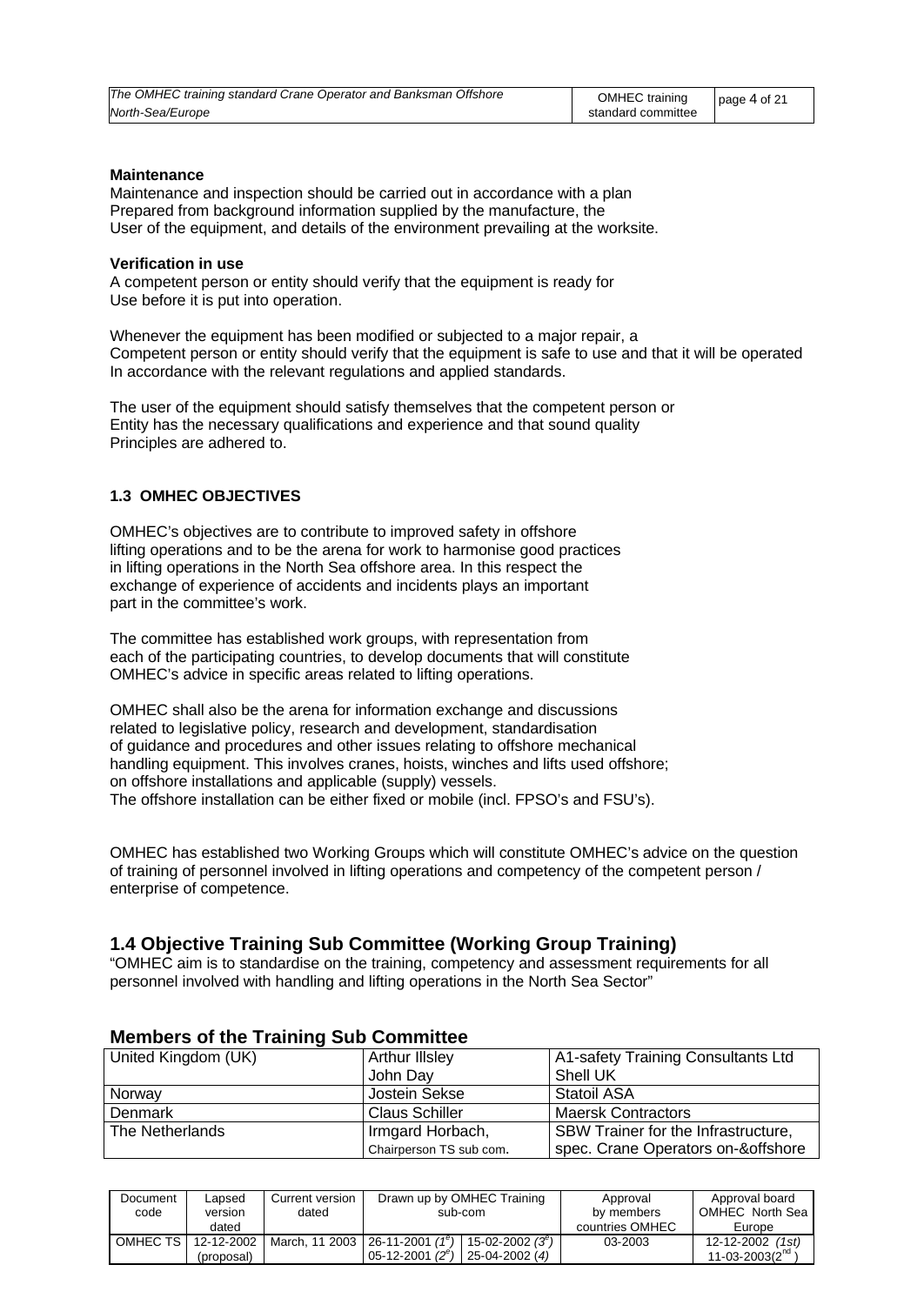| The OMHEC training standard Crane Operator and Banksman Offshore | OMHEC training   page 5 of 21 |  |
|------------------------------------------------------------------|-------------------------------|--|
| North-Sea/Europe                                                 | standard committee            |  |

### **1.5 OMHEC TRAINING STANDARD**

This standard outlines the required training of personnel involved in operation of offshore cranes and it should be considered as a standard for training within the participating countries; Denmark, The Netherlands, Norway and the UK.

This training standard prepared by OMHEC is based on a description of the functions of each category of personnel involved in offshore lifting operations. The categories are;

- **Slinger**
- **Signaller**
- **Crane Operator**

The combination of the Signaller and the Slinger together carries out the functions of the Banksman.

A common set of requirements should apply for personnel working on offshore installations and applicable (supply)vessels.

The training standard has been prepared and structured along the following lines:

- define the functions of each category personnel
- define the necessary skills to fulfil said functions
- define the required training to achieve said skills

### **What is the purpose of this training standard?**

- 1. To stimulate 'the culture'of SAFE LIFTING OPERATIONS
- 2. To provide a level playing field for the acceptance of the "Certificate of Expertise" by each of the participating countries N-D-NL-UK i.e. " working across the borders "
- 3. To ensure that personnel will have an agreed standard of qualification relating to Crane Operator, Banksman ( combination of Signaller and Slinger)

### **1.6 REFERENCES**

NEN-EN 45013 Certification of a person / Competence certification

EN 13852 Cranes-Offshore cranes-Part1: general purpose offshore cranes *(CEN TC 147 date 2002-02)* Part 2: Floating Cranes (March 2001)

EN 12077-2:1998 Cranes safety-Requirements for health and safety-Part 2: Limiting and indicating devices prEN 13586:1999 Cranes –Access

Cranes-Equipment for the lifting of persons-Part1: Suspended baskets

ISO 9926-1:1990 Cranes-Training of drivers—Part1: General

ISO 9928-1:1990 Cranes-Crane driving manual-Part1: General

ISO 15513-1: 2000 Cranes-Competency requirements for Crane Operators, Slingers, signallers and assessors

ISO 12480-1:1997 Cranes-Safe Use-Part1: General

HSG 221 Technical guidance on the safe use of lifting equipment offshore- HSE January 2002 BSI British Standard safe use of cranes/part 11 Offshore Crane 7121-11-1998

CITB-NVQ Level 2 (offshore)

OPITO Standards of Competence 2 & 5 / 2000 for offshore Crane Operators (2002) Danish DEA Order No.1208/2000 § 10-Training of Crane Operators

DEA (Danish Energy Authority) Regulation related to petroleum activity on the Danish Continental Shelf NORSOK R-003, Rev. 1, September 1997 NORSOK Standard Lifting Equipment Operation Certification Schedule Inspection &Testing Offshore Crane / The Netherlands Continent The Netherlands ARBO law & regulations version 01-01-2003 (special chapter 7) (State Supervision of Mines: Mining regulations SV 48 Certificate of Expertise Crane Operator requirements 1990)

| Document<br>code | ∟apsed<br>version<br>dated | Current version<br>dated | Drawn up by OMHEC Training<br>sub-com                                           | Approval<br>by members<br>countries OMHEC | Approval board<br>OMHEC North Sea<br>Europe |
|------------------|----------------------------|--------------------------|---------------------------------------------------------------------------------|-------------------------------------------|---------------------------------------------|
| OMHEC TS         | 12-12-2002<br>(proposal)   | March. 11 2003           | $26-11-2001(1^e)$<br>15-02-2002 $(3^e)$<br>05-12-2001 $(2^e)$<br>25-04-2002 (4) | 03-2003                                   | 12-12-2002<br>(1st)<br>$11 - 03 - 2003(2na$ |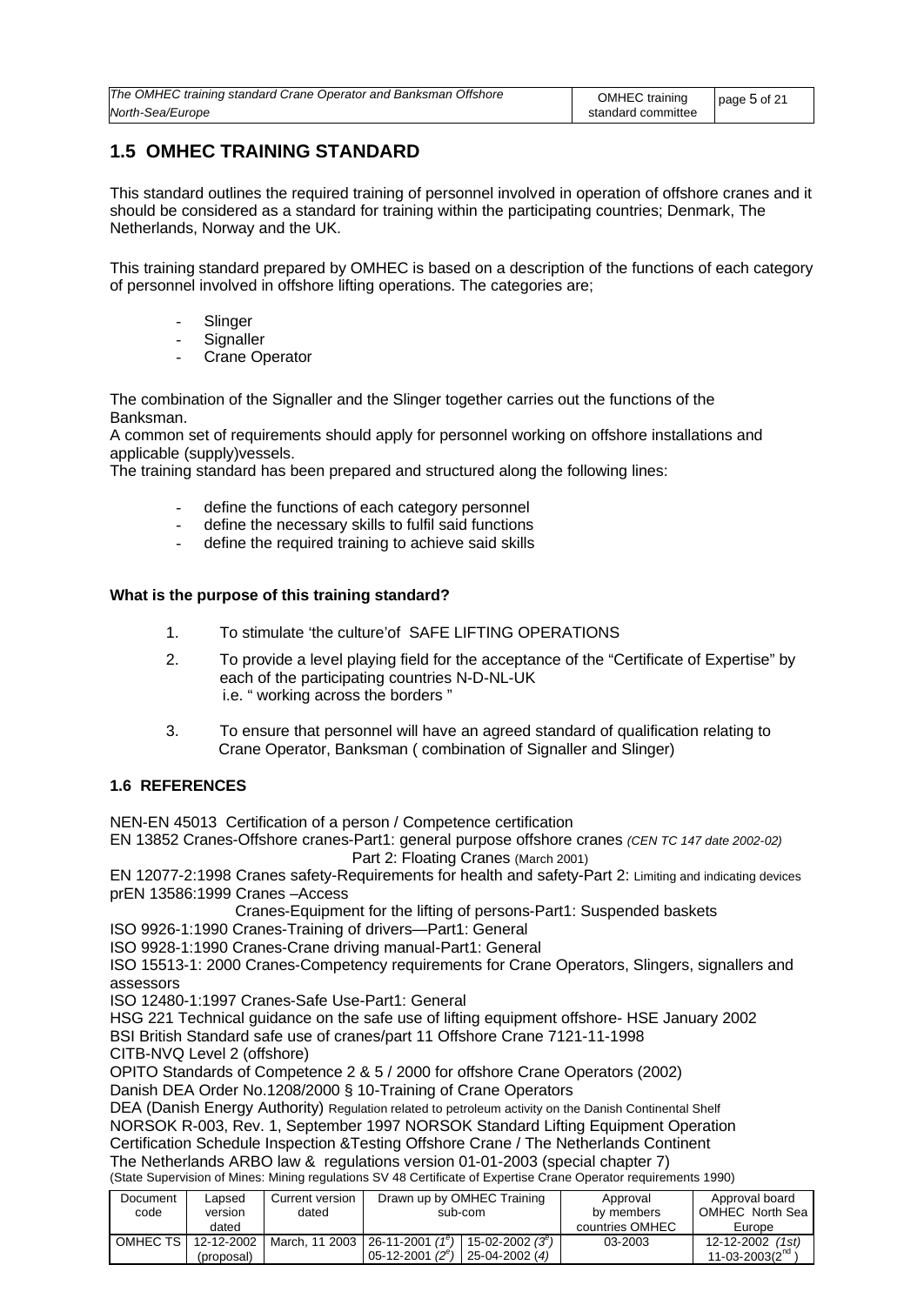| The OMHEC training standard Crane Operator and Banksman Offshore | OMHEC training     | page $6$ of 21 |
|------------------------------------------------------------------|--------------------|----------------|
| North-Sea/Europe                                                 | standard committee |                |

### **2 TERMS, DEFINITIONS AND ABBREVIATIONS**

| <b>Accreditation</b>                                       | Involves the provision of a statement of competency, an award or<br>some other credit arrangement by a training authority, a vocational<br>educational institution, or an accreditation body                                                                                 |
|------------------------------------------------------------|------------------------------------------------------------------------------------------------------------------------------------------------------------------------------------------------------------------------------------------------------------------------------|
| ISO 15513:2000(E)                                          | Process of granting official formal recognition to assessors and other<br>successful candidates of competency                                                                                                                                                                |
|                                                            |                                                                                                                                                                                                                                                                              |
| <b>Accreditation body</b><br>ISO 15513:2000(E)             | Organization which oversees the assessment of candidates to<br>prescribed competency/training standards                                                                                                                                                                      |
| <b>Assessor</b><br>ISO 15513:2000(E)                       | Person who makes judgements on the skills and knowledge of a<br>Crane Operator, Slinger and/or Signaller (both can also function as a<br>Banksman).                                                                                                                          |
| <b>Assessment</b><br>ISO 15513:2000(E)                     | Process of judging competency against prescribed standards of<br>performance                                                                                                                                                                                                 |
| <b>Banksman</b>                                            | Competent person positioned so that he has an unrestricted view of<br>the load and the crane operator, to give load-manoeuvring<br>instructions to the crane driver via hand signals or radio.<br>The banksman may be given responsibility for directing movements           |
|                                                            | of the crane and load instead of the Signaller, provided that only one<br>person has the responsibility at any one time.                                                                                                                                                     |
|                                                            | See also Signaller and Slinger >> Banksman is both function                                                                                                                                                                                                                  |
| <b>Boom</b>                                                | A steel lattice, or steel box section structure that forms a lifting mast.                                                                                                                                                                                                   |
| Cargo                                                      | Any liquid, solid or gaseous matter transported in an (offshore)<br>container & bundled pipes, tubular, baskets (incl. crew-baskets).                                                                                                                                        |
| <b>Cargo handling equipment</b><br>OMHEC-Training cub cie. | A generic term covering equipment to be used as 'load carrier'.                                                                                                                                                                                                              |
| <b>Check</b><br>NORSOK R-003, Rev. 1-09-1997               | A visual and functional assessment (not a specific test and without<br>dismantling) of the condition of the crane, lifting equipment, etc, to<br>confirm that the 'equipment' is safe to operate/use.                                                                        |
|                                                            |                                                                                                                                                                                                                                                                              |
| <b>Colour Code</b>                                         | A method of marking equipment (normally with plastic tie-wraps or<br>paint) to give a visual indication of its certification/inspection status.<br>This 'coded' colour is changed normally in a period of six months.<br>(but it could also be in a period of twelve months) |

| Document<br>code | Lapsed<br>version | Current version<br>dated | Drawn up by OMHEC Training<br>sub-com       | Approval<br>by members | Approval board<br>OMHEC North Sea |
|------------------|-------------------|--------------------------|---------------------------------------------|------------------------|-----------------------------------|
|                  | dated             |                          |                                             | countries OMHEC        | Europe                            |
| OMHEC TS I       | 12-12-2002        | March, 11 2003           | 26-11-2001 $(1^e)$<br>$15 - 02 - 2002(3^e)$ | 03-2003                | 12-12-2002<br>(1st)               |
|                  | (proposal)        |                          | $05-12-2001(2^e)$<br>25-04-2002 (4)         |                        | $11 - 03 - 2003(211)$             |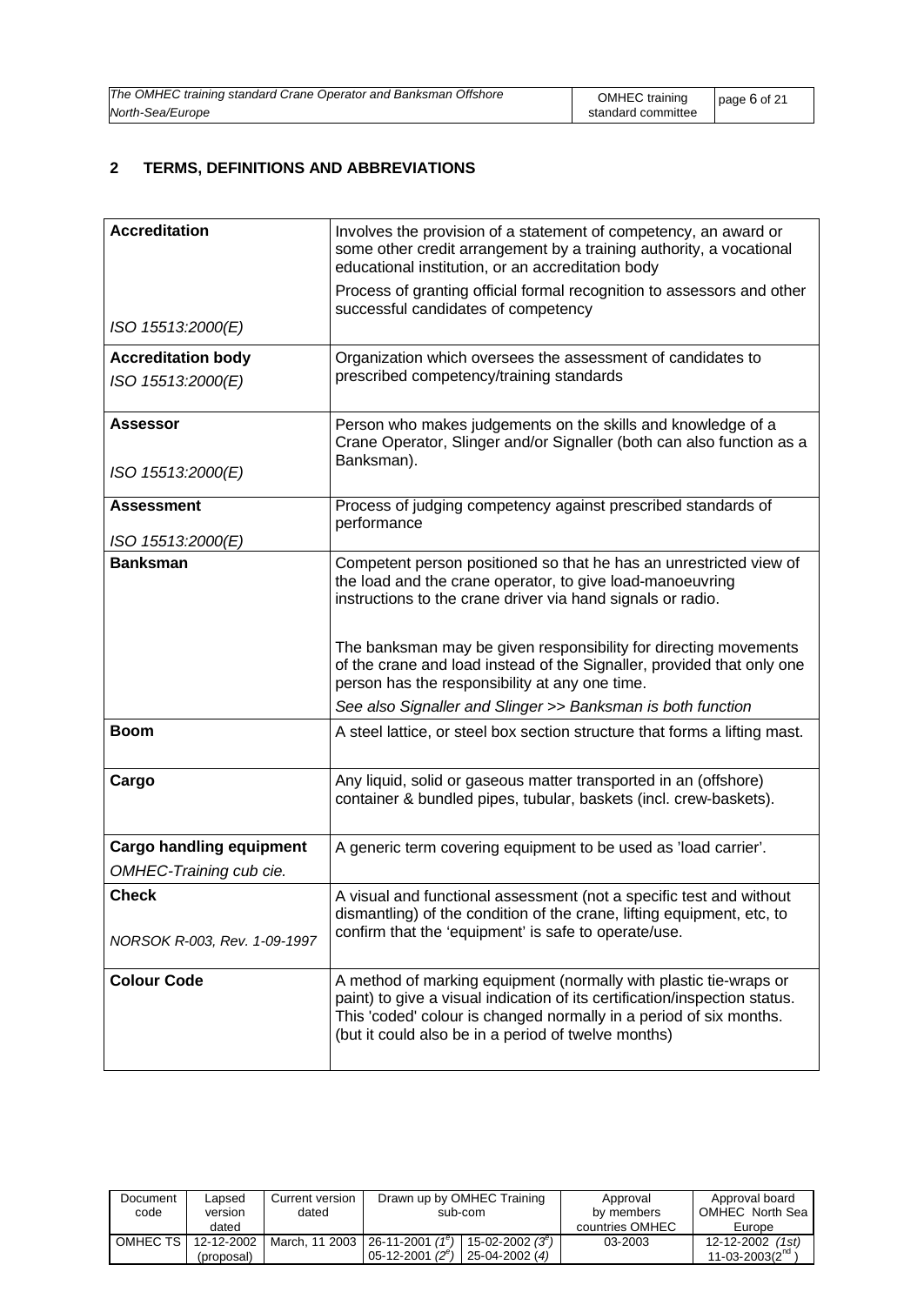| The OMHEC training standard Crane Operator and Banksman Offshore | OMHEC training     | page $7$ of 21 |  |
|------------------------------------------------------------------|--------------------|----------------|--|
| North-Sea/Europe                                                 | standard committee |                |  |

| <b>Competent Person</b>                             | A person who has sufficient theoretical knowledge, practical                                                                                                                                                                                                                            |
|-----------------------------------------------------|-----------------------------------------------------------------------------------------------------------------------------------------------------------------------------------------------------------------------------------------------------------------------------------------|
| NORSOK R-003, Rev. 1-09-1997                        | experience and the required qualities for the task in hand.                                                                                                                                                                                                                             |
| ISO 15513:2000(E)                                   | Is able to perform the activities within an occupation or function to the<br>standard expected in the task.                                                                                                                                                                             |
| Dangerous goods                                     | Goods classified, and labelled, according to the International<br>Maritime Dangerous Goods - code as hazardous to<br>personnel/equipment.                                                                                                                                               |
| NORSOK R-003, Rev. 1-09-1997                        |                                                                                                                                                                                                                                                                                         |
| <b>Examination</b><br>NORSOK R-003, Rev. 1-09-1997  | Verification that the crane can safely continue in service including a<br>functional test of all safety devices i.e. limiting, indicating equipment,<br>brakes, clutches etc. to verify that they operate within the required<br>tolerances. An examination is more than an inspection. |
| <b>Identification Number</b>                        | A unique number given to an item of lifting equipment or registration<br>purposes and to facilitate trace ability.                                                                                                                                                                      |
| Inspection<br>NORSOK R-003, Rev. 1-09-1997          | Looking at the crane for defects and checking the operation of the<br>control as, limiting and indicating devices without loading the crane.<br>This is much more than a casual glance but does not normally<br>require any part of the crane to be dismantled.                         |
| <b>Lifting gear</b><br>NORSOK R-003, Rev. 1-09-1997 | Items of lifting equipment which do not form parts of the permanent<br>arrangement of lifting appliance, e.g chain, blocks, slings, shackles,<br>eyebolts, etc.                                                                                                                         |
|                                                     |                                                                                                                                                                                                                                                                                         |
| <b>Lifting equipment</b>                            | A generic term covering equipment that is located between the load<br>and the crane hook in order to hoist the load.                                                                                                                                                                    |
| TCVT-NI-WG-2-01E                                    |                                                                                                                                                                                                                                                                                         |
| <b>Lifting Operation</b>                            | A task concerned with the lifting and lowering of a load. It includes<br>the selection attachment and use of suitable lifting equipment.                                                                                                                                                |
| Offshore crane                                      | Usually refers to a slewing crane that is permanently installed on an<br>offshore installation and primarily intended for transporting materials<br>to and from supply vessels.                                                                                                         |
| NORSOK R-003, Rev. 1-09-1997                        |                                                                                                                                                                                                                                                                                         |
| <b>TCVT-NI-WG-2-01E</b>                             |                                                                                                                                                                                                                                                                                         |

| Document<br>code | Lapsed<br>version | Current version<br>dated | Drawn up by OMHEC Training<br>sub-com                                 | Approval<br>by members | Approval board<br>OMHEC North Sea |
|------------------|-------------------|--------------------------|-----------------------------------------------------------------------|------------------------|-----------------------------------|
|                  | dated             |                          |                                                                       | countries OMHEC        | Europe                            |
| OMHEC TS I       | 12-12-2002        | March, 11 2003           | $\cdot$   26-11-2001 (1 $^{\circ}$ ) .<br>$15 - 02 - 2002(3^{\circ})$ | 03-2003                | 12-12-2002 (1st)                  |
|                  | (proposal)        |                          | $05-12-2001(2^e)$<br>25-04-2002 (4)                                   |                        | $11 - 03 - 2003(2na$              |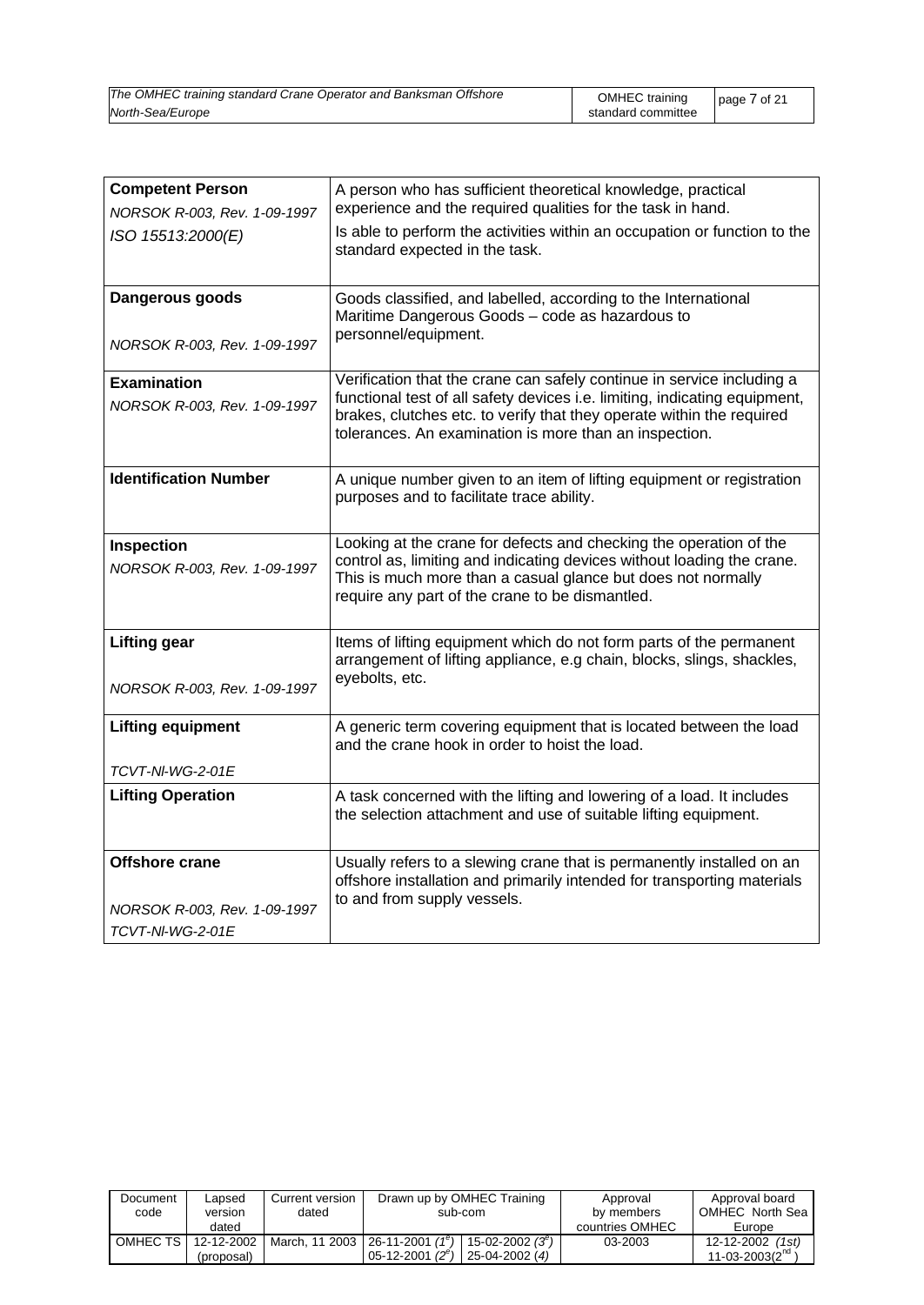| The OMHEC training standard Crane Operator and Banksman Offshore | OMHEC training     | page 8 of 21 |
|------------------------------------------------------------------|--------------------|--------------|
| North-Sea/Europe                                                 | standard committee |              |

| <b>Offshore container</b><br>NORSOK R-003, Rev. 1-09-1997      | A transportation unit designed for the safe handling of cargo, which<br>shall be transported via sea, to and from offshore installations and<br>supply vessels. An offshore container is designed for more than one<br>trip.                                                                                                  |
|----------------------------------------------------------------|-------------------------------------------------------------------------------------------------------------------------------------------------------------------------------------------------------------------------------------------------------------------------------------------------------------------------------|
| <b>Offshore installation</b>                                   | An installation on or above the continental shelf for the purpose of<br>exploring for, or producing, minerals.                                                                                                                                                                                                                |
| OMHEC statement 07-1999                                        | The installation can be either fixed or mobile. (incl. FPSO's and<br>FSU's).                                                                                                                                                                                                                                                  |
|                                                                |                                                                                                                                                                                                                                                                                                                               |
| <b>Pulley (or Sheave)</b>                                      | A grooved wheel over which a rope passes. Pulleys are usually shaft<br>mounted and free to rotate in response to movement of the rope.                                                                                                                                                                                        |
| <b>RCI</b>                                                     | Rated Capacity Indicator. A visual safety device fitted to cranes to<br>indicate to the crane operator that he is operating within the rated<br>capacity of the crane.                                                                                                                                                        |
| <b>Safe Working Load (SWL)</b><br>NORSOK R-003, Rev. 1-09-1997 | The maximum load (as certified by an independent competent<br>person) which an item of lifting equipment may raise, lower or<br>suspend under particular service conditions.                                                                                                                                                  |
| <b>Signaller</b>                                               | Person responsible for relaying a crane movement signal to the<br>Crane Operator.<br>Note: See also Banksman and Slinger                                                                                                                                                                                                      |
| ISO 15513:2000(E)                                              |                                                                                                                                                                                                                                                                                                                               |
| <b>Slinger</b>                                                 | Person responsible for attaching and detaching the load to and from<br>the crane load-lifting attachment. Also responsible for correct<br>selection and use of lifting gear and equipment in accordance with<br>the operating lift plan.                                                                                      |
| ISO 15513:2000(E)                                              | Note: See also Banksman and Signaller                                                                                                                                                                                                                                                                                         |
| <b>Toolbox Meeting</b><br><b>Toolbox Talk</b>                  | A (short) discussion held between all members of a lifting operation<br>prior to commencement of work in order to agree on all aspects of the<br>work and the sequential steps to be taken to complete the work. The<br>agreed procedure, hazards and control methods are to be recorded<br>on a TRIC/TRIM card (or similar). |

| Document<br>code | Lapsed<br>version | Current version<br>dated | Drawn up by OMHEC Training<br>sub-com                   | Approval<br>by members | Approval board<br>OMHEC North Sea |
|------------------|-------------------|--------------------------|---------------------------------------------------------|------------------------|-----------------------------------|
|                  | dated             |                          |                                                         | countries OMHEC        | Europe                            |
| OMHEC TS I       | 12-12-2002        |                          | March, 11 2003   26-11-2001 $(1^e)$<br>$15-02-2002(3e)$ | 03-2003                | $12 - 12 - 2002$ (1st)            |
|                  | (proposal)        |                          | 05-12-2001 $(2^e)$<br>$25-04-2002(4)$                   |                        | 11-03-2003( $2^{na}$ )            |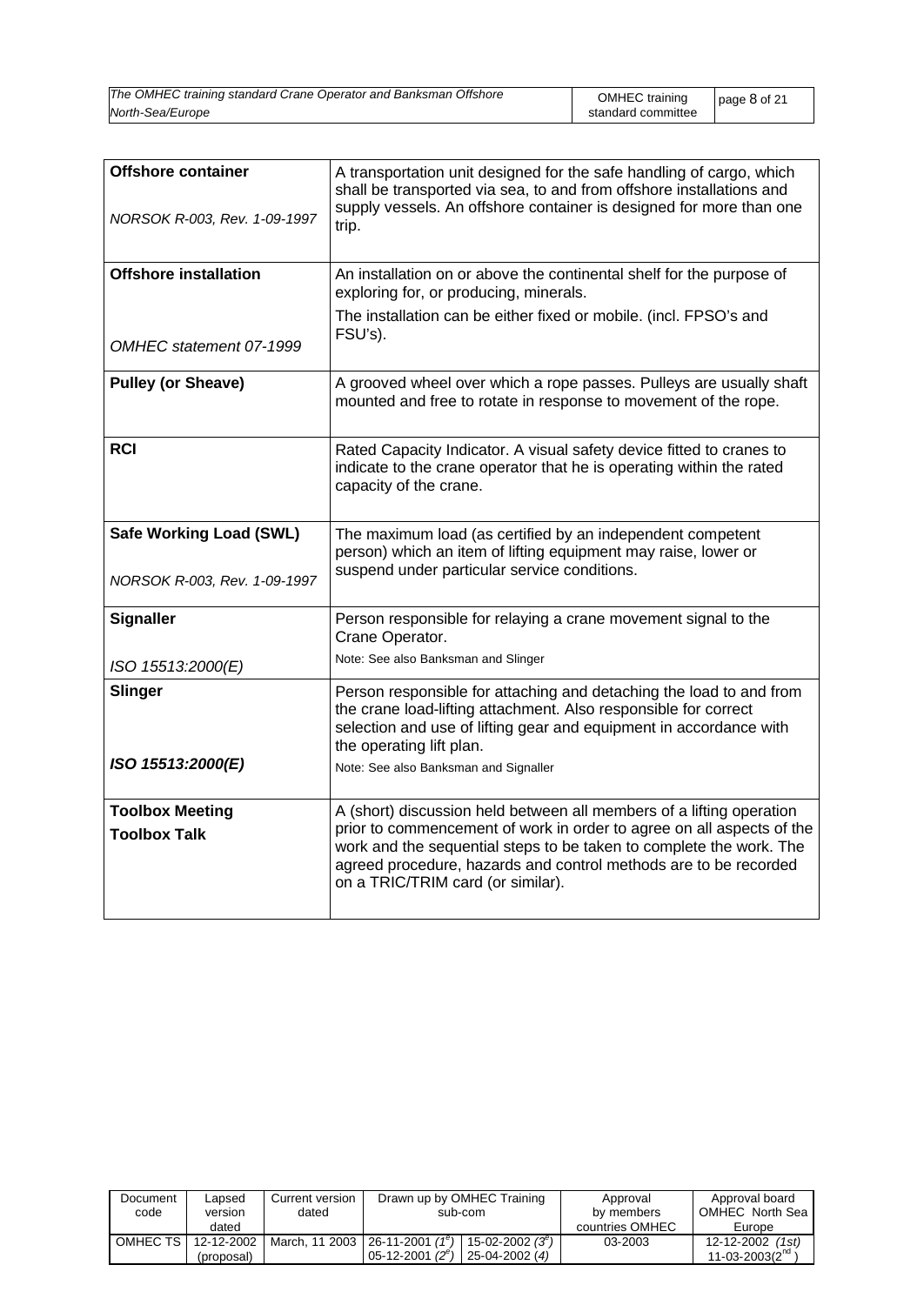| The OMHEC training standard Crane Operator and Banksman Offshore | OMHEC training     | page 9 of 21 |
|------------------------------------------------------------------|--------------------|--------------|
| North-Sea/Europe                                                 | standard committee |              |

| <b>Training</b>                                       | A programme drawn up to teach a person the necessary skills and<br>knowledge to fulfil a function / job.                                                                                                                                                                                                                                   |
|-------------------------------------------------------|--------------------------------------------------------------------------------------------------------------------------------------------------------------------------------------------------------------------------------------------------------------------------------------------------------------------------------------------|
| <b>Training Standard Offshore</b><br><b>North Sea</b> | The required training (skills & knowledge) that personnel involved in<br>North Sea offshore crane operations must meet, specific to the<br>functions of the Crane Operator and the Banksman.<br>It should be considered as the common standard of training within the<br>participating countries; Denmark, The Netherlands, Norway and UK. |
| <b>Working Load Limit (WLL)</b>                       | The maximum load, which an item of lifting equipment is, designed to<br>raise, lower or suspend.                                                                                                                                                                                                                                           |

| Document<br>code | Lapsed<br>version<br>dated | Current version<br>dated | Drawn up by OMHEC Training<br>sub-com                                                            | Approval<br>by members<br>countries OMHEC | Approval board<br>OMHEC North Sea<br>Europe |
|------------------|----------------------------|--------------------------|--------------------------------------------------------------------------------------------------|-------------------------------------------|---------------------------------------------|
| OMHEC TS         | 12-12-2002<br>(proposal)   |                          | March, 11 2003   26-11-2001 $(1^e)$<br>15-02-2002 $(3^e)$<br>$05-12-2001(2^e)$<br>25-04-2002 (4) | 03-2003                                   | 12-12-2002 (1st)<br>11-03-2003 $(2^{nq}$    |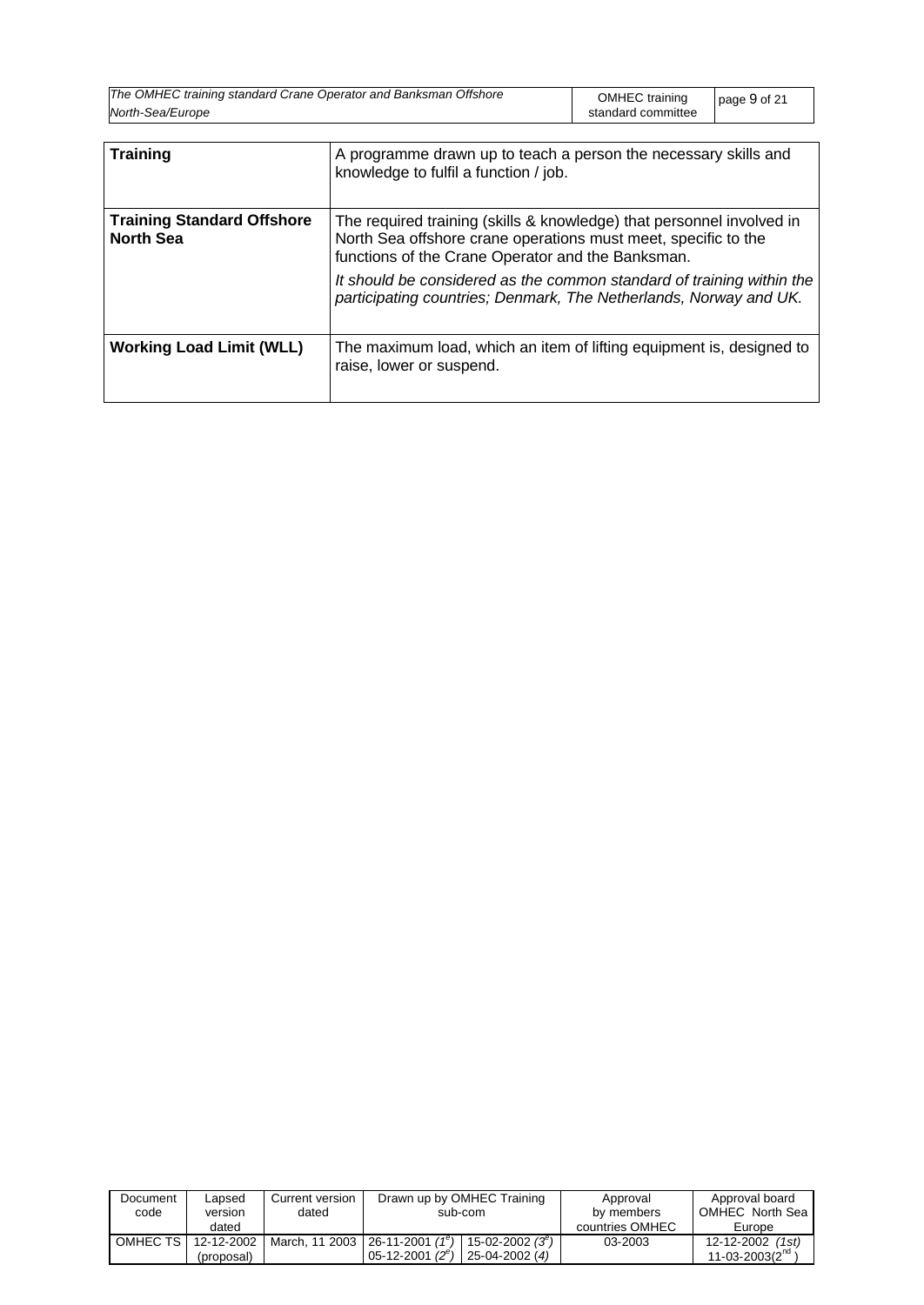### **3 TRAINING GUIDANCE**

### 3.1 **Introduction**

Cranes are used extensively offshore, mainly to transfer cargo between supply vessels and the installation, but also to assist with various installation operations. However, the use of cranes during these operations is not without risk and these risks generally relate to exposure of equipment to everchanging weather conditions and the variety of lifting operations encountered.

The operational condition of the crane is determined by a number of factors but mainly by the type, regularity and quality of the maintenance carried out.

Laws, regulations and guidance have been introduced by governments and industry bodies in an attempt to aim for a reduction in these risks.

The objective of this Training Guidance section is to define the training elements that are necessary for personnel involved in lifting operations. Special emphasis has been placed on the offshore crane operators elements as they must have the necessary professional skills and competency to carry out their work safely and efficiently.

This section also gives an indication of the basic training skills required by training staff at the recognized training establishments. Also given is a description of the (basic) training elements divided into the theoretical and practical items and the programme of the training course required up to the time that the trainee receives their Certificate of Expertise.

In each of the following tables:

Number 3.3 gives a description of the functions involved in lifting operation;

Number 4.1 indicates the main tasks for the function involved in lifting operation;

Number 4.2 indicates Skills and knowledge to fulfil the function;

Number 5.1 indicates theoretical and practical training issues & teaching aims A cross 'X' is used to indicate applicability.

A profile of the functions, description of the functions and skills and knowledge to fulfil the function, is given in the following parts. It is based on the steps to be taken in an operating cycle.

An operating cycle is defined as all activities commencing with the raising of the load and concluding when the crane is ready to pick up the next load, or the final end of the lifting operation(s).

In order to prevent accidents and damage, as well as near misses, it is important that an assessment be made of the risks involved in a lifting operation, or maintenance activity. Before beginning any lifting tasks, the personnel involved in the lifting operation (crane operator/banksman) should carry out a risk assessment*. This should include an allowance for the environmental conditions prevailing at the time during which the operation will be carried out.*

The duration of the training course and the training method depends on the profile of the target group. For example, as a general guide, the target group to which the program for the Crane Operator Offshore is developed consists of persons who:

- have some knowledge of lifting equipment and are familiar with working at offshore installations;
- have a valid medical offshore inspection certificate:
- have an (technical) intermediate vocational education level in work and thought

### 3.2 **Entrance requirements for personnel**

Crane Operator and Banksman (Signaller & Slinger)

- 1. Relevant experience offshore
- 2. Practical knowledge of slinging & rigging offshore
- 3. Medical certificate for the offshore industry (according to national requirements)
- 4. Crane-Operator: Banksman certificate of expertise

| Document | _apsed     | Current version | Drawn up by OMHEC Training           | Approval        | Approval board       |
|----------|------------|-----------------|--------------------------------------|-----------------|----------------------|
| code     | version    | dated           | sub-com                              | by members      | OMHEC North Sea      |
|          | dated      |                 |                                      | countries OMHEC | Europe               |
| OMHEC TS | 12-12-2002 | March, 11 2003  | $126-11-2001(1e)$<br>15-02-2002 (3") | 03-2003         | 12-12-2002<br>(1st)  |
|          | (proposal) |                 | $05-12-2001(2^e)$<br>25-04-2002 (4)  |                 | $11 - 03 - 2003(210$ |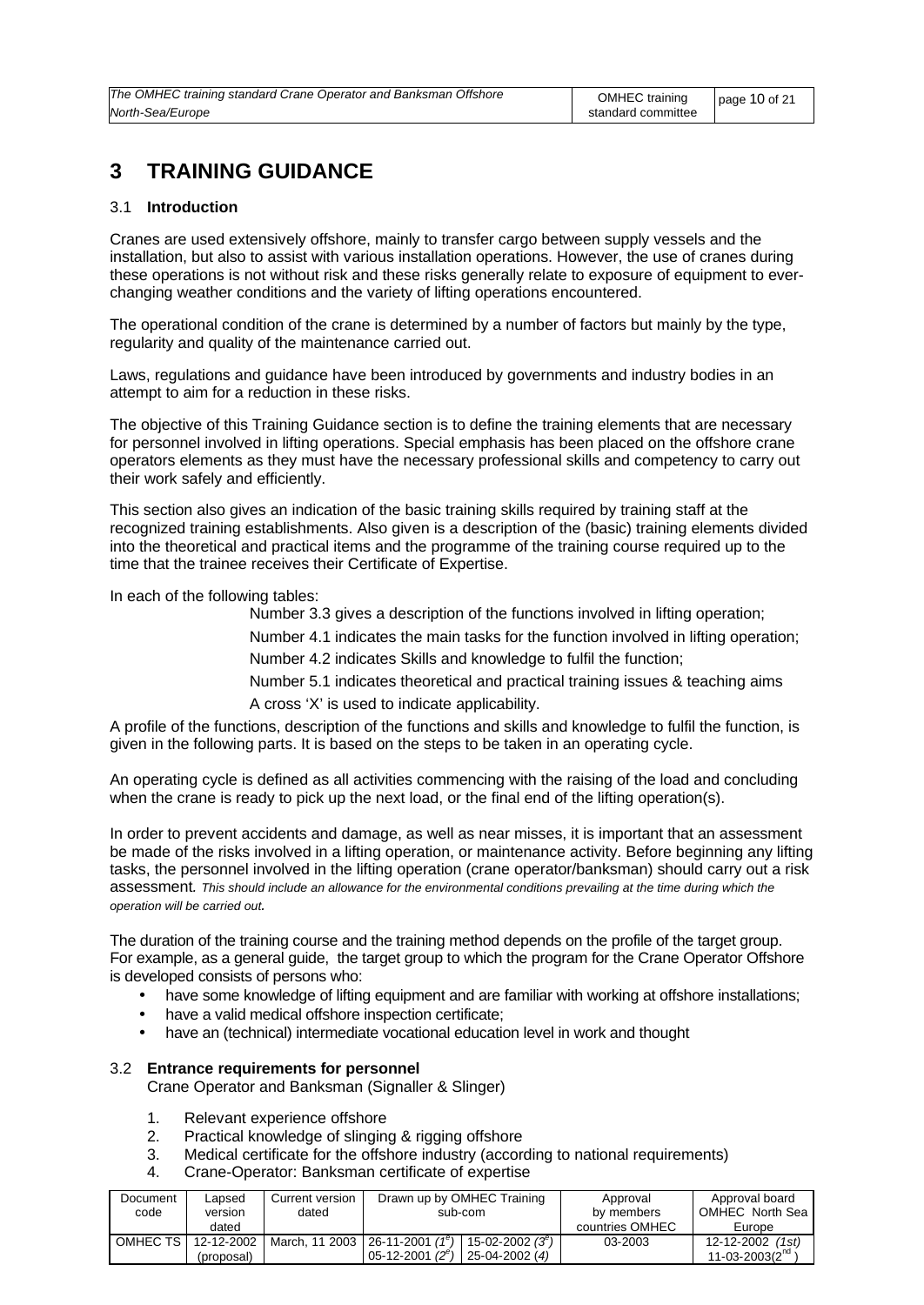| The OMHEC training standard Crane Operator and Banksman Offshore | OMHEC training     | page 11 of 21 |
|------------------------------------------------------------------|--------------------|---------------|
| North-Sea/Europe                                                 | standard committee |               |

 $\overline{\mathbf{a}}$ 

 $\blacksquare$ 

### **3.3 Description of the functions involved in lifting operation**

|   |                                                                                                        |                   |           | Banksman |
|---|--------------------------------------------------------------------------------------------------------|-------------------|-----------|----------|
|   | <b>Description of the functions</b>                                                                    | Crane<br>Operator | Signaller | Slinger  |
|   | 1. Perform planning of lifting operation                                                               | Χ                 |           |          |
| q | Define responsibilities and conditions.                                                                | X                 |           |          |
| q | Consider need for Permit to Work system                                                                | Χ                 |           |          |
| q | Check the manifest $(1st line) - documents - certificates$<br>(logbook/handover)                       | X                 |           |          |
| q | See to, and perform daily maintenance of the crane                                                     | Х                 |           |          |
| q | Consideration of pre-job / Toolbox-meeting                                                             | X                 |           |          |
| q | Prepare operation, plan and communicate work instructions                                              | X                 | X         | X        |
| q | Select appropriate lifting equipment                                                                   | Χ                 | X         | X        |
| q | Choose load chart                                                                                      | X                 |           |          |
|   | 2. The implementation of regulations and standards                                                     | Χ                 | Х         | X        |
| q | Ensure that all relevant requirements are implemented                                                  |                   |           |          |
|   | 3. Co-ordinate lifting operation with all personnel involved.                                          | X                 |           |          |
| q | Set up communication: eg with supply vessel, radio room,<br>banksman, helicopter                       | Χ                 | Х         | X        |
| q | Execute responsibility for the functions stated for Banksman (Slinger<br>and Signaller)                | Х                 |           |          |
| q | Ensure the final & overall safety of the working environment                                           | X                 | X         | X        |
| q | Control & direct "Ready for lifting"                                                                   | X                 | Х         | Х        |
| q | Keep an overview of the lifting and landing area                                                       | X                 | Х         | X        |
|   | 4. General and safety checks of crane, lifting equipment and load                                      | X                 |           |          |
| q | Start-up checks and checking of safety functions of the crane                                          | Χ                 |           |          |
| q | Visual checks (including reading of the logbook / handover)                                            | X                 |           |          |
| q | Check lifting equipment, lifting equipment                                                             | Χ                 | Х         | Х        |
| q | Check security of the load                                                                             | X                 | Х         | X        |
|   | 5. Instruct and carry out communication procedures                                                     | Χ                 | X         |          |
| q | Confirm reliable communication, e.g. between supply vessel,<br>banksman, radio room.                   | X                 | Х         | Х        |
| q | Using hand signals                                                                                     | Х                 | X         | х        |
| q | Using radio equipment                                                                                  | X                 | Х         | X        |
| q | Confirm that the load is ready to lift                                                                 | х                 | X         | X        |
| q | Set up the configuration, the position, the situation                                                  | Χ                 |           |          |
|   | 6. Assessment of risks / hazards                                                                       | Χ                 |           |          |
| q | Check environmental conditions and decide "go" or "no go" to lifting,<br>especially weather conditions | Х                 |           |          |
| q | Keep abreast of all procedures and safety regulations pertaining to<br>the areas of responsibility.    | Χ                 |           |          |
| q | Ensure that sufficient number of persons are involved in the lifting<br>operations                     | Х                 | Х         | Х        |
| q | Evaluate environmental conditions and influence of dynamical<br>loads.                                 | Х                 |           |          |
| q | Know hazards and know how to handle them                                                               | Χ                 | Х         | Х        |
| q | Control load behaviour                                                                                 | Х                 | X         | Х        |

| Document<br>code | Lapsed<br>version | Current version<br>dated | Drawn up by OMHEC Training<br>sub-com                  | Approval<br>by members | Approval board<br>OMHEC North Sea |
|------------------|-------------------|--------------------------|--------------------------------------------------------|------------------------|-----------------------------------|
|                  | dated             |                          |                                                        | countries OMHEC        | Europe                            |
| OMHEC TS I       | 12-12-2002        | March, 11 2003           | $26 - 11 - 2001$ (1 <sup>e</sup> )<br>$15-02-2002(3e)$ | 03-2003                | 12-12-2002<br>(1st)               |
|                  | (proposal)        |                          | 05-12-2001 $(2^e)$<br>25-04-2002 (4)                   |                        | $11 - 03 - 2003(210$              |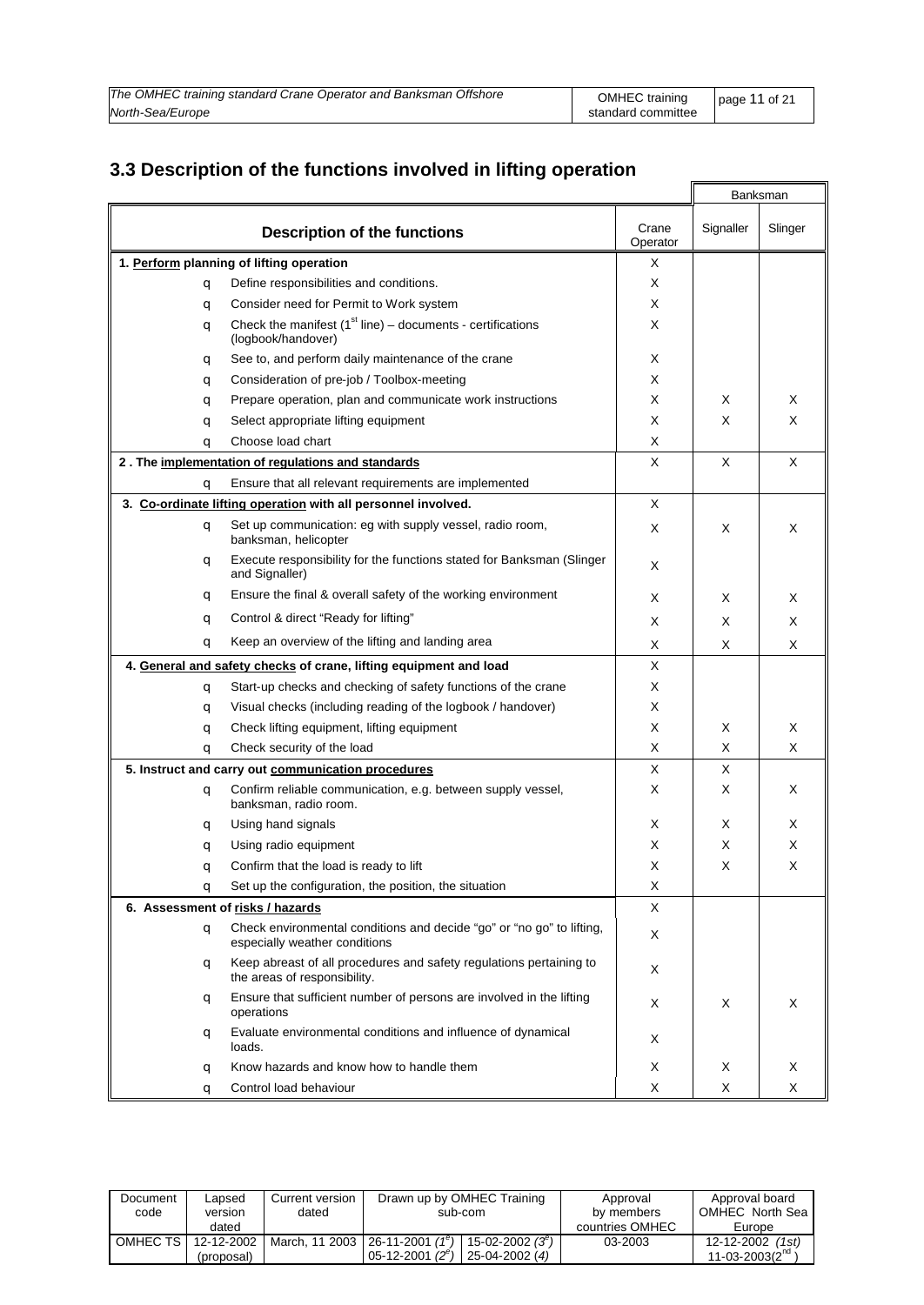| The OMHEC training standard Crane Operator and Banksman Offshore | OMHEC training     | page $12$ of 21 |
|------------------------------------------------------------------|--------------------|-----------------|
| North-Sea/Europe                                                 | standard committee |                 |

|     |                                                                                                  |                                                                                            |                   |           | Banksman |
|-----|--------------------------------------------------------------------------------------------------|--------------------------------------------------------------------------------------------|-------------------|-----------|----------|
|     |                                                                                                  | Description of the functions involved in lifting operation                                 | Crane<br>Operator | Signaller | Slinger  |
| 7.  |                                                                                                  | Know and assess distribution of forces                                                     |                   |           |          |
|     | q                                                                                                | Calculate composition of forces                                                            | X                 | X         |          |
| 8.  | a supply vessel                                                                                  | Lifting operations at the offshore location; deck work and load-unload                     | X                 |           |          |
|     | a                                                                                                | Prepare operation plan and communicate work instructions (lift)<br>plan, method statement) | X                 | X         | X        |
|     | q                                                                                                | Correct treatment & handling of dangerous goods                                            | X                 | X         | X        |
|     | q                                                                                                | Correct lifting operations procedures, e.g. for containers, tubular<br>etc.                | X                 | X         | X        |
|     | q                                                                                                | Correct handling while bunkering (water, fuel) and transfer of<br>bulk material            | X                 | X         | X        |
|     | Special lifting operations: personnel lifting operations; tandem<br>a<br>lifts; blind lifts, etc |                                                                                            | X                 | X         | X        |
|     | q                                                                                                | Correct use of lifting equipment                                                           | X                 | X         | X        |
| 9.  | crane.                                                                                           | Observing safety measures when working with and at the offshore                            | X                 |           |          |
|     | q                                                                                                | Controlling of critical emergency situations.                                              | X                 |           |          |
|     | q                                                                                                | Emergency procedures by evacuation of personnel                                            | X                 | X         | X        |
|     | q                                                                                                | Report incidents                                                                           | X                 | X         | X        |
|     | q                                                                                                | Emergency shut down procedures                                                             | X                 | X         | X        |
|     | q                                                                                                | Correct interpretation of safety procedures                                                | X                 | X         | X        |
| 10. |                                                                                                  | Parking the crane (boom spec) according to the company /<br>manufactures procedures        | X                 |           |          |

### **4 Profile of the functions**

|     |                                                                                   |                   |           | Banksman |
|-----|-----------------------------------------------------------------------------------|-------------------|-----------|----------|
| 4.1 | Main-tasks for the functions involved in lifting                                  | Crane<br>Operator | Signaller | Slinger  |
| 1.  | Plan lifting operations                                                           | X                 | TBI       | TBI      |
| 2.  | Implement regulations and standards                                               | X                 | X         | X        |
| 3.  | Co-ordinate lifting operation with all personnel involved                         | X                 | X         | X        |
| 4.  | General and safety checks of crane, lifting equipment and load                    | X                 | TBI       | TBI      |
| 5.  | Carry out the communication-procedures                                            | X                 | X         | X        |
| 6.  | Assessment of risks / hazards                                                     | X                 | X         | X        |
| 7.  | Know and assess distribution of forces                                            | X                 | X         | X        |
| 8.  | Lifting operations at the offshore location; deck work and load-unload a supplier | X                 | TBI       | TBI      |
| 9.  | Safety measures when working with the offshore crane                              | X                 | X         | X        |
| 10. | Parking the crane according to the company procedures                             | X                 | TBI       | TBI      |

### **Note : TBI =To Be Involved**

| Document<br>code | _apsed<br>version<br>dated | Current version<br>dated | Drawn up by OMHEC Training<br>sub-com                                                                     | Approval<br>by members<br>countries OMHEC | Approval board<br>OMHEC North Sea I<br>Europe |
|------------------|----------------------------|--------------------------|-----------------------------------------------------------------------------------------------------------|-------------------------------------------|-----------------------------------------------|
| OMHEC TS         | 12-12-2002<br>(proposal)   |                          | March, 11 2003   26-11-2001 $(1^e)$<br>$15 - 02 - 2002(3^{\circ})$<br>$05-12-2001(2^e)$<br>25-04-2002 (4) | 03-2003                                   | (1st)<br>12-12-2002<br>$11 - 03 - 2003(211)$  |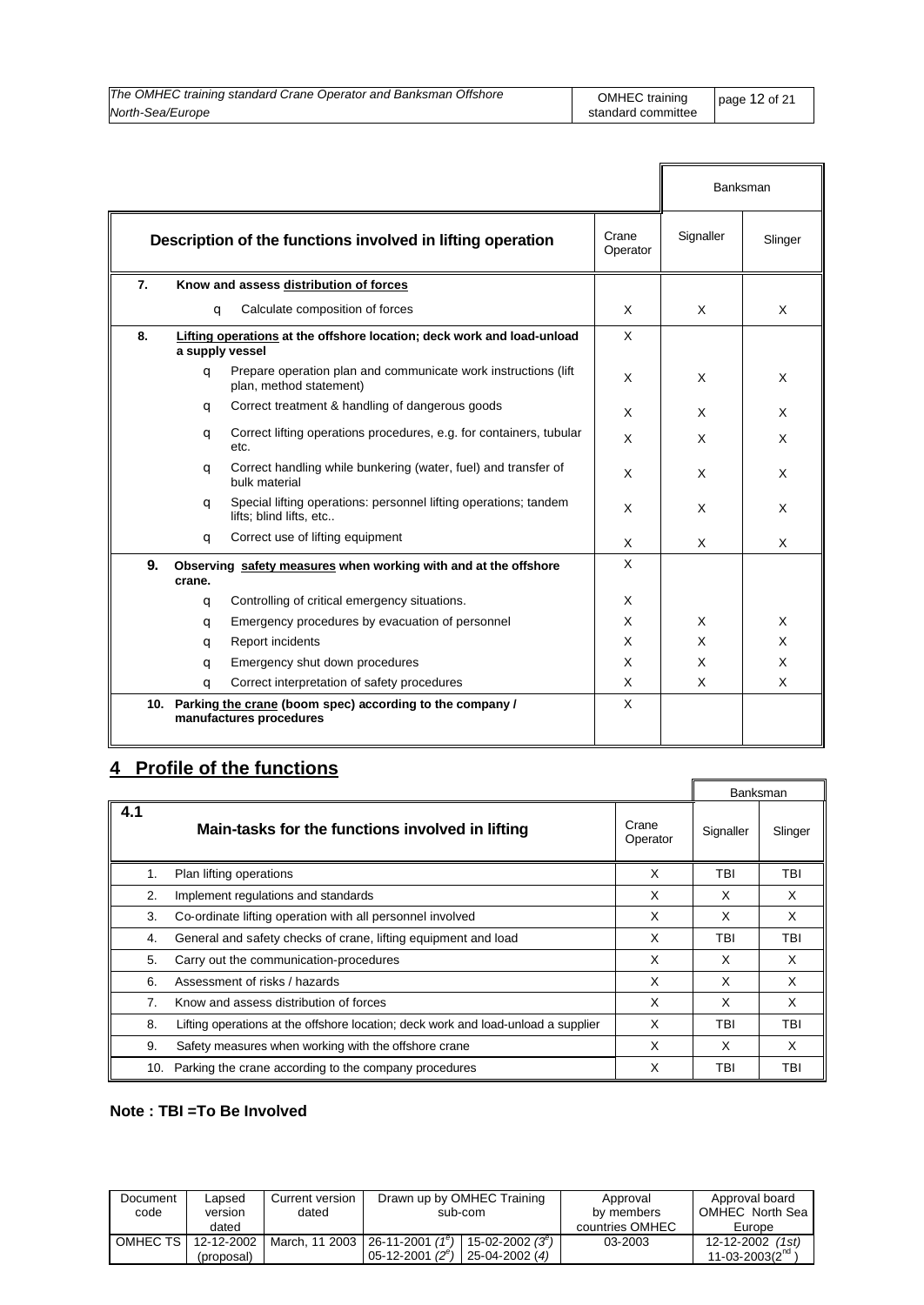| The OMHEC training standard Crane Operator and Banksman Offshore | OMHEC training     | page 13 of 21 |
|------------------------------------------------------------------|--------------------|---------------|
| North-Sea/Europe                                                 | standard committee |               |

|      |                                                                                                                         |                   |           | <b>Banksman</b> |
|------|-------------------------------------------------------------------------------------------------------------------------|-------------------|-----------|-----------------|
| 4.2  | Skills and knowledge to fulfil the function                                                                             | Crane<br>Operator | Signaller | Slinger         |
|      | 1. Perform planning of lifting operations                                                                               | X                 | TBI       | TBI             |
| 1.1  | Experience with the offshore cranes, the various kinds and construction                                                 | X                 | X         | X               |
| 1.2  | Know safety aspects and accident potentials related to operation with<br>offshore cranes                                | X                 | X         | X               |
| 1.3  | Know the influences on the operations lifting and lowering with offshore cranes<br>(general)                            | X                 |           |                 |
| 1.4  | Be able to use and understand an offshore crane "load chart"                                                            | X                 |           |                 |
| 1.5  | Be able to carry out daily maintenance of a offshore crane                                                              | X                 |           |                 |
| 1.6  | Know the steps to be taken before putting the offshore crane into use<br>(method-steps)                                 | Χ                 |           |                 |
| 1.7  | Know the different types of pre-job and "toolbox meeting" methods                                                       | X                 | X         | X               |
| 1.8  | Be able to select the correct lifting equipment for the job                                                             | X                 |           | X               |
| 1.9  | Be aware of other activities on the platform                                                                            | X                 | X         | X               |
| 1.10 | Estimate the mass of the load to be hoisted                                                                             | X                 | Χ         | X               |
|      | 2. The implementation of regulations and standards                                                                      | X                 | x         | X               |
| 2.1  | Know relevant authorities that set out regulations for accident prevention                                              | X                 | X         | X               |
| 2.2  | Know rules regarding certification of the crane and involvement of the enterprise<br>of competence in all phases of use | X                 |           |                 |
| 2.3  | Know the relevant documentation regarding certification and safe use of cranes                                          | X                 |           |                 |
|      | 3. Co-ordinate lifting operation with all personnel involved                                                            | X                 | X         | X               |
| 3.1  | Know the rules and regulations that apply to the operation                                                              | X                 | X         | X               |
| 3.2  | Know different types of radio equipment and how to use it correct-safely (and<br>their limitations)                     | X                 | X         | X               |
| 3.3  | Explain safety aspects regarding use of offshore cranes and how to protect<br>people against accidents                  | X                 | X         | X               |
|      | 4. General and safety checks of crane, lifting equipment and load (checklists)                                          | X                 | TBI       | TBI             |
| 4.1  | Know the main parts of the offshore crane                                                                               | X                 |           |                 |
| 4.2  | Know how to carry out the daily checks report                                                                           | X                 |           |                 |

| Document<br>code | Lapsed<br>version<br>dated | Current version<br>dated | Drawn up by OMHEC Training<br>sub-com                                              | Approval<br>by members<br>countries OMHEC | Approval board<br>OMHEC North Sea<br>Europe |
|------------------|----------------------------|--------------------------|------------------------------------------------------------------------------------|-------------------------------------------|---------------------------------------------|
| OMHEC TS         | 12-12-2002<br>(proposal)   | March. 11 2003           | $26-11-2001(1^e)$<br>15-02-2002 $(3^e)$<br>$05 - 12 - 2001(2^e)$<br>25-04-2002 (4) | 03-2003                                   | 12-12-2002 (1st)<br>11-03-2003 $(2^{nq}$    |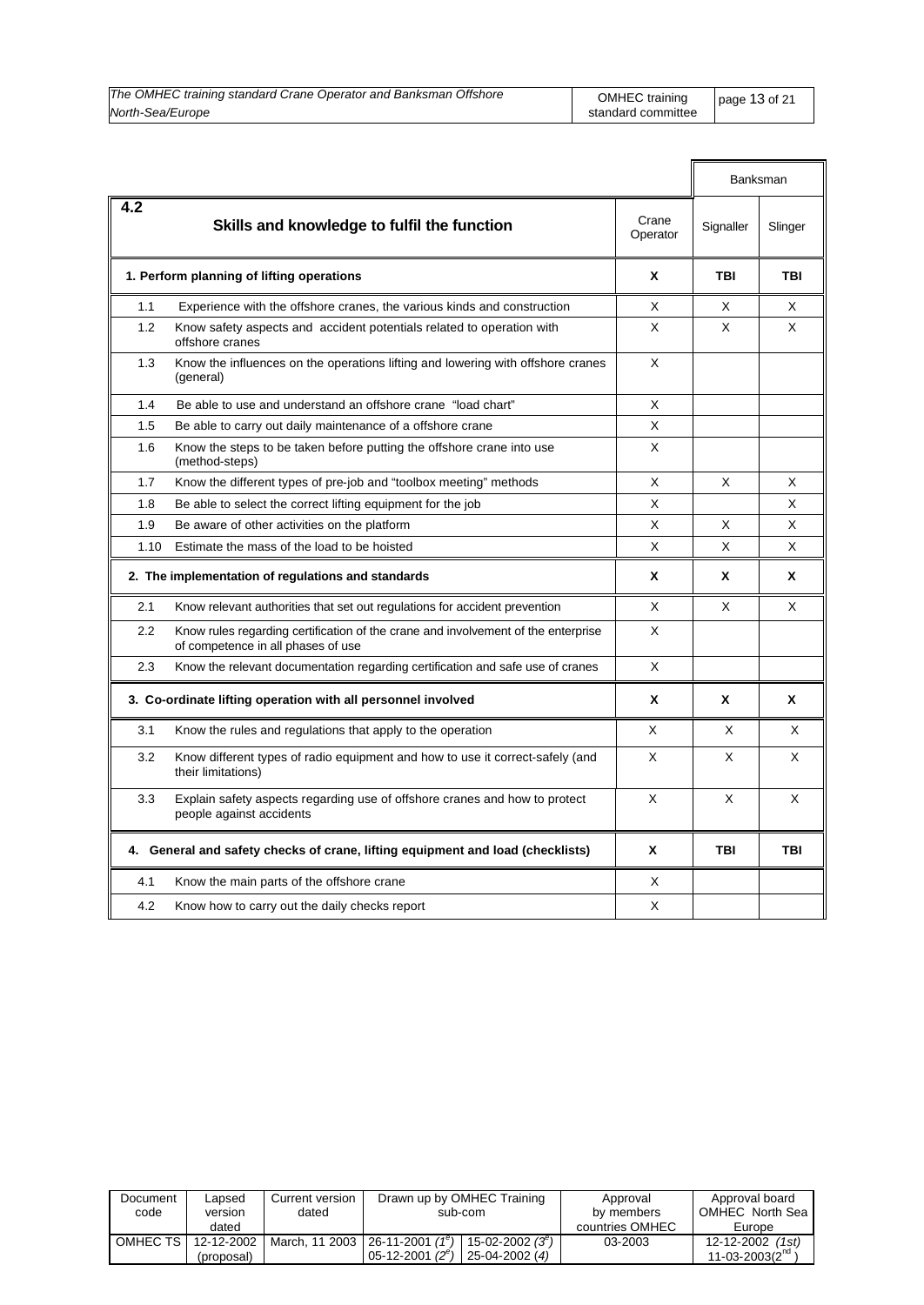| The OMHEC training standard Crane Operator and Banksman Offshore | OMHEC training page 14 of 21 |  |
|------------------------------------------------------------------|------------------------------|--|
| North-Sea/Europe                                                 | standard committee           |  |

|           | Skills and knowledge to fulfil the function                                                                                            | Crane<br>Operator | Signaller | Slinger |
|-----------|----------------------------------------------------------------------------------------------------------------------------------------|-------------------|-----------|---------|
| 4.3       | Know how to maintain and inspect lifting equipment:                                                                                    | X                 | Χ         | X       |
| $\bullet$ | Storage, cleaning, inspection of lifting equipment and completion of relevant                                                          |                   |           |         |
|           | documentation                                                                                                                          |                   |           |         |
| ٠         | Maintenance and inspection of lifting equipment                                                                                        |                   |           |         |
|           | Chain and chain assemblies                                                                                                             |                   |           |         |
|           | Colour coding of lifting / handling gear                                                                                               |                   |           |         |
|           | Estimate the dimensions of the load to be hoisted.                                                                                     |                   |           |         |
|           | 4.4 Necessary knowledge of main parts offshore crane / maintenance programme<br>and how to:                                            | X                 |           |         |
|           | Check the diesel engine                                                                                                                |                   |           |         |
|           | Check the electrical installation                                                                                                      |                   |           |         |
| ٠         | Check the hydraulic system                                                                                                             |                   |           |         |
| ٠         | Check the RCI, and safety devices, eg travel limit switches                                                                            |                   |           |         |
| ٠         | Check the upper works (A-frame, rope sheaves, etc) of the offshore crane                                                               |                   |           |         |
| ٠         | Understand the instrument panel in the crane cabin                                                                                     |                   |           |         |
| ٠         | Adjust the crane chair correctly                                                                                                       |                   |           |         |
| ٠         | Perform visual checks on wire ropes; winches; hoists                                                                                   |                   |           |         |
| $\bullet$ | Perform visual checks on sheaves drums and pulley blocks for wire ropes                                                                |                   |           |         |
|           | 4.5 The steps to be taken before putting the offshore crane into use                                                                   | X                 |           |         |
| 4.6       | Know how to maintain and inspect load carrying equipment:                                                                              | X                 | X         | X       |
| ٠         | Tanks                                                                                                                                  |                   |           |         |
|           | Transfer equipment / personnel baskets                                                                                                 |                   |           |         |
|           | 5. To instruct and to handle the communication procedures                                                                              | X                 | X         | X       |
| 5.1       | Know how to perform hand signals to the required standard                                                                              | X                 | X         | X       |
| 5.2       | Understand, comply with and perform the standardized hand signals                                                                      | X                 | X         | X       |
| 5.3       | Correct use of crane operation instructions with the aid of radio equipment                                                            | X                 | X         | X       |
|           | 5.4 When using radio equipment give clear and correct instructions                                                                     | X                 | X         | X       |
|           | 5.5. Communication procedure related to "Special Lifts"                                                                                | X                 | X         | X       |
|           | 6. Assessment of risks / hazards                                                                                                       | X                 | x         | X       |
| 6.1       | Know and understand the influences of the dynamic forces                                                                               | Χ                 | х         | Χ       |
| 6.2       | Know and understand operational limitations regarding the supply vessel, the<br>crane, the installation and the various types of loads | Χ                 | Χ         | Х       |
|           | 6.3 Know correct treatment and handling of dangerous goods                                                                             | Χ                 | Χ         | Χ       |
| 7.        | Know and assess distribution of forces                                                                                                 | X                 | X         | Χ       |
| 7.1       | Know the influence of dynamics on the load and the crane                                                                               | Χ                 | Χ         | Х       |
| 7.2       | Know the composition of forces & select the equipment                                                                                  | X                 | X         | Х       |

| Document<br>code | Lapsed<br>version<br>dated | Current version<br>dated | Drawn up by OMHEC Training<br>sub-com                                                         | Approval<br>by members<br>countries OMHEC | Approval board<br>OMHEC North Sea<br>Europe |
|------------------|----------------------------|--------------------------|-----------------------------------------------------------------------------------------------|-------------------------------------------|---------------------------------------------|
| OMHEC TS I       | 12-12-2002<br>(proposal)   | March, 11 2003           | $26-11-2001(1^e)$<br>$15 - 02 - 2002(3^{\circ})$<br>05-12-2001 $(2^e)$<br>$25 - 04 - 2002(4)$ | 03-2003                                   | 12-12-2002 (1st)<br>$11 - 03 - 2003(2nd)$   |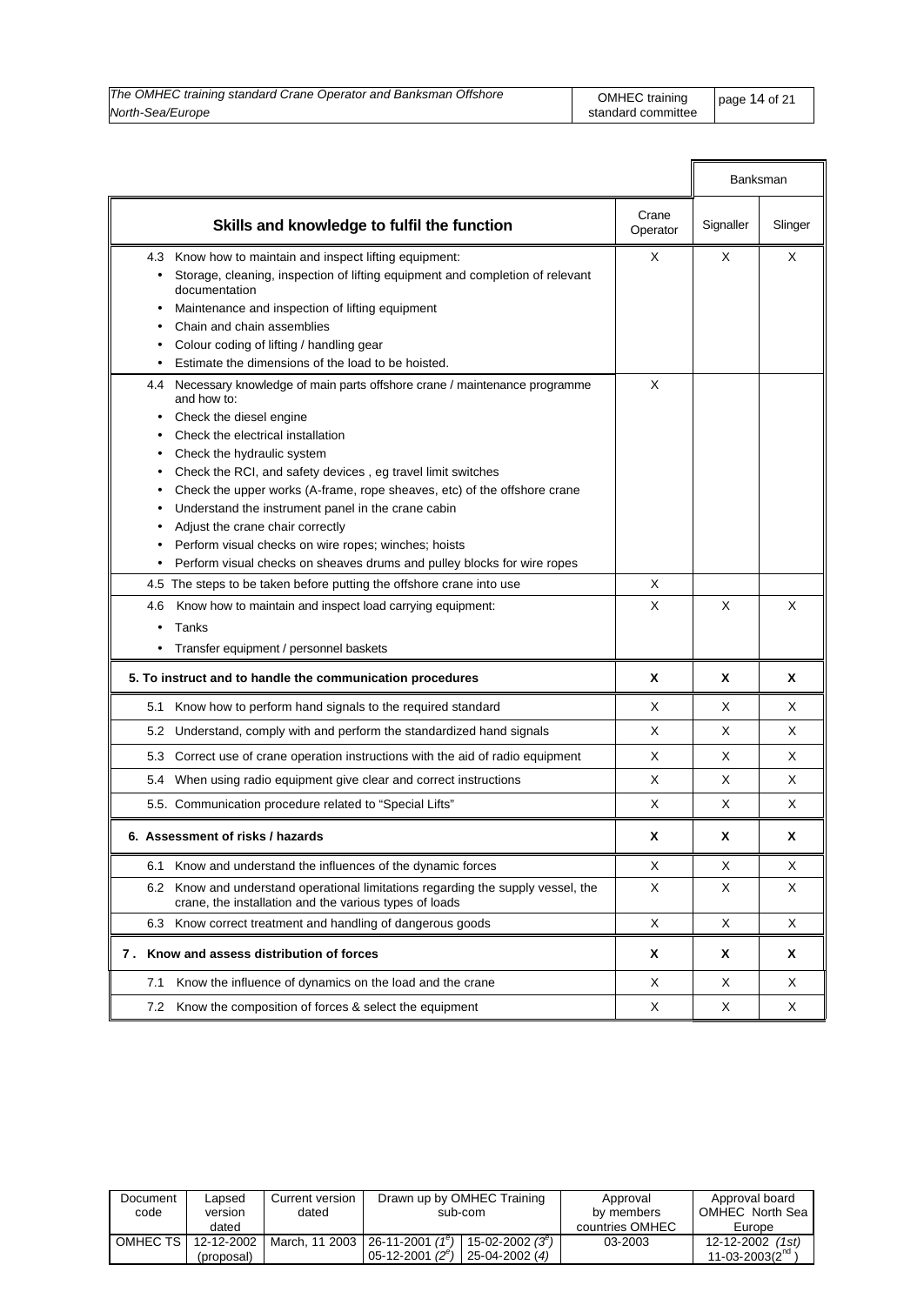| The OMHEC training standard Crane Operator and Banksman Offshore | OMHEC training     | page $15$ of 21 |
|------------------------------------------------------------------|--------------------|-----------------|
| North-Sea/Europe                                                 | standard committee |                 |

|           |                                                                                                                                     |                   | Banksman  |            |
|-----------|-------------------------------------------------------------------------------------------------------------------------------------|-------------------|-----------|------------|
|           | Skills and knowledge to fulfil the function                                                                                         | Crane<br>Operator | Signaller | Slinger    |
|           | 8. Lifting operations at the offshore location; deck work and load-unload a supplier                                                | X                 | TBI       | <b>TBI</b> |
| 8.1       | Read and interpret data found in tables (crane tables /sling tables)                                                                | X                 | X         | X          |
| 8.2       | Know the function of the RCI (overload safety device)                                                                               | X                 |           |            |
| 8.3       | Understand the cranes safety functions and limitations/disabilities                                                                 | X                 |           |            |
| 8.4       | Hoisting slings                                                                                                                     | X                 | X         | X          |
| $\bullet$ | Special lifting equipment                                                                                                           |                   |           |            |
| $\bullet$ | Choose the appropriate lifting equipment and use it correctly.                                                                      |                   |           |            |
| 8.5       | Be able to carry out (safe) loading and unloading of the supply vessel:                                                             | X                 | X         | X          |
| $\bullet$ | Mooring-rope-handling;                                                                                                              |                   |           |            |
| $\bullet$ | Containers;                                                                                                                         |                   |           |            |
| $\bullet$ | Bundled pipes;                                                                                                                      |                   |           |            |
| $\bullet$ | Scaffolding materials;                                                                                                              |                   |           |            |
| $\bullet$ | Materials that carry specific risks                                                                                                 |                   |           |            |
| 8.6       | Know and be able to carry out correct bunkering procedures                                                                          | X                 | X         | X          |
| 8.7       | Hook on the loads safely and move them in accordance with the regulations.                                                          | X                 | X         | X          |
| 8.8       | Perform single and multiple hoisting movements in accordance with the<br>regulations. Special lifting operations: assembly lifting: | X                 | X         | X          |
|           | Personnel lifts                                                                                                                     |                   |           |            |
|           | <b>Tandem lifts</b><br><b>Blind lifts</b>                                                                                           |                   |           |            |
|           |                                                                                                                                     |                   |           |            |
|           | 9. Handle safety measures when working with and at the offshore crane                                                               | X                 | X         | X          |
| 9.1       | Explain safety aspects regarding use of offshore cranes and how to protect<br>people and materials against accidents                | X                 | X         | X          |
| 9.2       | Know and be able to carry out correct reaction in "near miss situations" and<br>when technical problems appears                     | X                 | X         | X          |
| 9.3       | Reporting "near miss" situations and completing follow up reports, according<br>to national standard                                | X                 | X         | X          |
| 9.4       | Know and be able to carry out emergency shutdown procedures                                                                         | X                 | X         | X          |
|           | 10. Parking the crane according to the company procedures                                                                           | X                 | TBI       | <b>TBI</b> |
| 10.1      | Be able to park the crane in a correct and safe manner accordance to the<br>procedures                                              | X                 |           |            |

### • **Note:**

 Please be advised to read the enumerations ( bullets "•" ) as : "for example but not limited to", in the tables of section 4.2 Skills and knowledge to fulfil the function and section 5.1. Training issues.

| Document<br>code | Lapsed<br>version | Current version<br>dated | Drawn up by OMHEC Training<br>sub-com                       |                 | Approval<br>by members | Approval board<br>OMHEC North Sea |
|------------------|-------------------|--------------------------|-------------------------------------------------------------|-----------------|------------------------|-----------------------------------|
|                  | dated             |                          |                                                             |                 | countries OMHEC        | Europe                            |
| OMHEC TS I       | 12-12-2002        | March, 11 2003           | 26-11-2001 (1 <sup>e</sup> )   15-02-2002 (3 <sup>e</sup> ) |                 | 03-2003                | 12-12-2002 (1st)                  |
|                  | (proposal)        |                          | 05-12-2001 $(2^{e})$                                        | $25-04-2002(4)$ |                        | 11-03-2003( $2^{na}$ )            |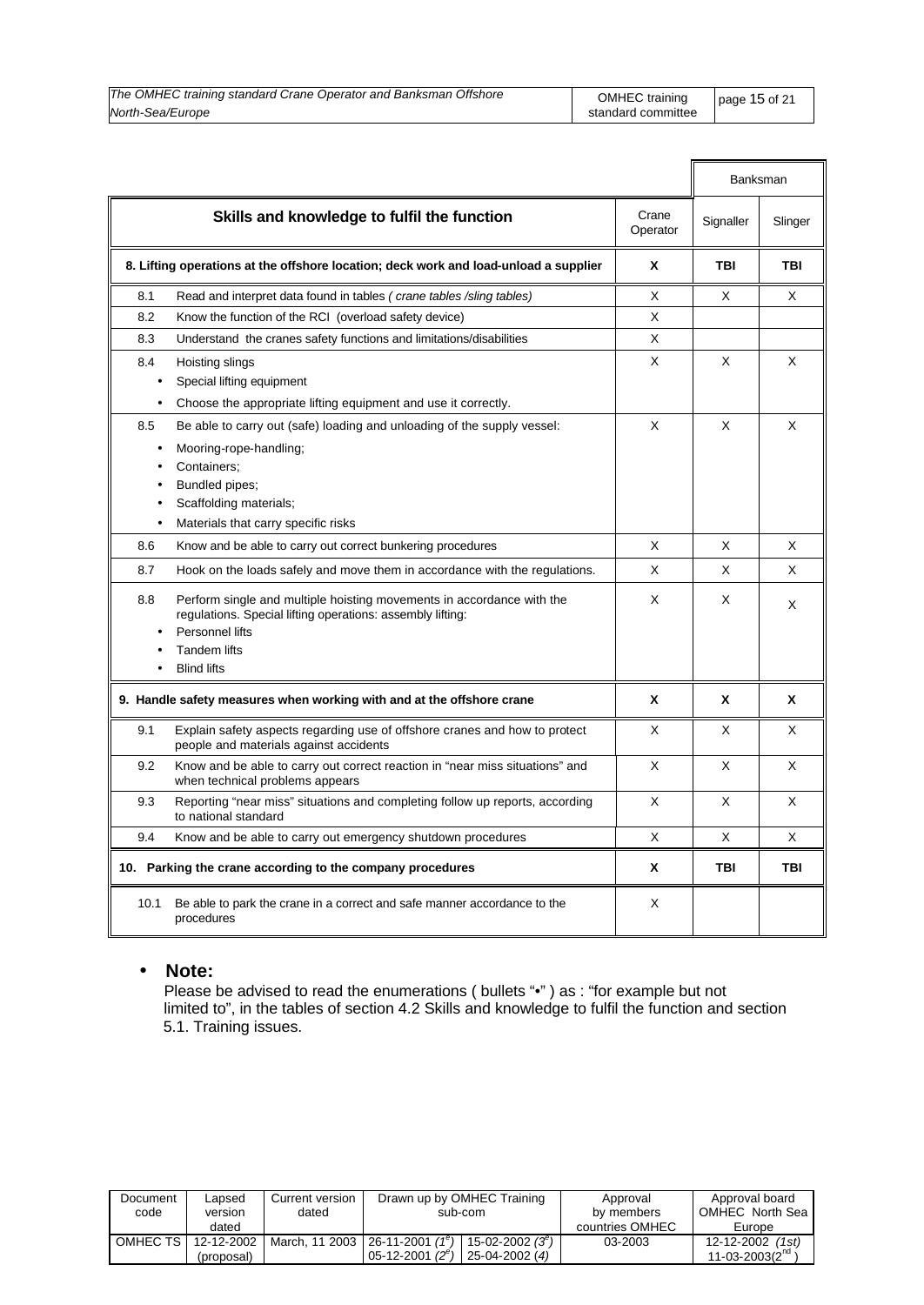| The OMHEC training standard Crane Operator and Banksman Offshore | OMHEC training     | page 16 of 21 |
|------------------------------------------------------------------|--------------------|---------------|
| North-Sea/Europe                                                 | standard committee |               |

### **5. Training Elements**

### **5.1 Training issues, incl. teaching aims theoretical & practical**

| * T=Theoretical and P=Practical / 1-4 is the importance |      |                                                                                                                                                                                                                                                                                                                                                 |                   |                | Banksman       |                           |
|---------------------------------------------------------|------|-------------------------------------------------------------------------------------------------------------------------------------------------------------------------------------------------------------------------------------------------------------------------------------------------------------------------------------------------|-------------------|----------------|----------------|---------------------------|
|                                                         |      | Skills and knowledge for the function <> training issues                                                                                                                                                                                                                                                                                        | Crane<br>Operator | Signaller      | Slinger        | <b>Theory</b><br>Practice |
| 1.                                                      |      | Perform planning of lifting operations                                                                                                                                                                                                                                                                                                          | X                 | TBI            | TBI            |                           |
|                                                         | 1.1  | Know the relevant types of offshore cranes and their construction                                                                                                                                                                                                                                                                               | 3                 | 1              | $\mathbf{1}$   | T                         |
|                                                         | 1.2  | Know safety aspects and reason for accident related to operation with<br>offshore cranes                                                                                                                                                                                                                                                        | 3                 | 3              | 3              | Τ                         |
|                                                         | 1.3  | Know the influences on the operations when lifting and lowering with<br>offshore cranes (general)                                                                                                                                                                                                                                               | 3                 | $\overline{2}$ | 2              | T                         |
|                                                         | 1.4  | Know and be able to use the "load chart" for an offshore crane                                                                                                                                                                                                                                                                                  | 3                 |                |                | T, P                      |
|                                                         | 1.5  | Be able to carry out daily maintenance of an offshore crane                                                                                                                                                                                                                                                                                     | 3                 |                |                | P                         |
|                                                         | 1.6  | The steps to be taken before putting the offshore crane into use (method-<br>steps)                                                                                                                                                                                                                                                             | 4                 |                |                | T, P                      |
|                                                         | 1.7  | Know the different kind of pre-job and "toolbox" methods                                                                                                                                                                                                                                                                                        | 3                 | $\mathbf{1}$   | $\mathbf{1}$   | T                         |
|                                                         | 1.8  | Be able to select the correct lifting equipment for the job                                                                                                                                                                                                                                                                                     | 4                 | 3              | 3              | T, P                      |
|                                                         | 1.9  | Know the limit of hooking dealing with other activities on the platform                                                                                                                                                                                                                                                                         | 3                 | 2              | 2              | T.                        |
|                                                         | 1.10 | Assess the mass of the load to be hoisted                                                                                                                                                                                                                                                                                                       | 3                 | 2              | 2              | T.                        |
| 2.                                                      |      | The implementation of regulations and standards                                                                                                                                                                                                                                                                                                 | X                 | X              | Χ              |                           |
|                                                         | 2.1  | Know the authorities that issue and control regulations for relevant accident<br>prevention                                                                                                                                                                                                                                                     | 2                 | 1              | $\mathbf{1}$   | T                         |
|                                                         | 2.2  | Know rules regarding certification of the crane and involvement of the<br>enterprise of competence in al phases of use                                                                                                                                                                                                                          | 3                 |                |                | T                         |
|                                                         | 2.3  | Know the necessary documentation regarding certification and safe use of<br>cranes                                                                                                                                                                                                                                                              | $\overline{4}$    |                |                | T                         |
| 3.                                                      |      | Co-ordinate lifting operation with all personnel involved                                                                                                                                                                                                                                                                                       | X                 | χ              | X              |                           |
|                                                         | 3.1  | Know the rules and regulations that apply to the lifting operation.                                                                                                                                                                                                                                                                             | 4                 | 3              | 3              | T                         |
|                                                         | 3.2  | Know different types of radio equipment and how to use it correctly (Know<br>also their limitations)                                                                                                                                                                                                                                            | 4                 | 3              | 3              | T, P                      |
|                                                         | 3.3  | Explain the safety aspects regarding use of offshore cranes and how to<br>protect personnel against accidents                                                                                                                                                                                                                                   | 4                 | 3              | 3              | T                         |
| 4.                                                      |      | General and safety checks of crane, lifting equipment and load (checklists)                                                                                                                                                                                                                                                                     | X                 | TBI            | TBI            |                           |
|                                                         | 4.1  | Know the main parts of the offshore crane                                                                                                                                                                                                                                                                                                       | $\overline{2}$    | 2              | $\overline{2}$ | т                         |
|                                                         | 4.2. | Know how to use the daily checks report                                                                                                                                                                                                                                                                                                         | 3                 | $\overline{2}$ | $\overline{2}$ | T                         |
|                                                         | 4.3  | Know how to maintain and inspect lifting equipment<br>Storing, treatment and registration of lifting equipment<br>$\bullet$<br>Maintenance and inspection of lifting equipment<br>$\bullet$<br>Chain and chain assemblies<br>٠<br>Colour coding of lifting / handling gear<br>Estimate the measurements of the load to be hoisted.<br>$\bullet$ | 3                 | 3              | 3              | T, P                      |

| Document<br>code | Lapsed<br>version | Current version<br>dated | Drawn up by OMHEC Training<br>sub-com                    | Approval<br>by members | Approval board<br>OMHEC North Sea |
|------------------|-------------------|--------------------------|----------------------------------------------------------|------------------------|-----------------------------------|
|                  | dated             |                          |                                                          | countries OMHEC        | Europe                            |
| OMHEC TS         | 12-12-2002        | March, 11 2003           | $26 - 11 - 2001$ (1 <sup>e</sup> )<br>15-02-2002 $(3^e)$ | 03-2003                | 12-12-2002 (1st)                  |
|                  | (proposal)        |                          | 05-12-2001 $(2^e)$<br>$25-04-2002(4)$                    |                        | 11-03-2003 $(2^{nq}$              |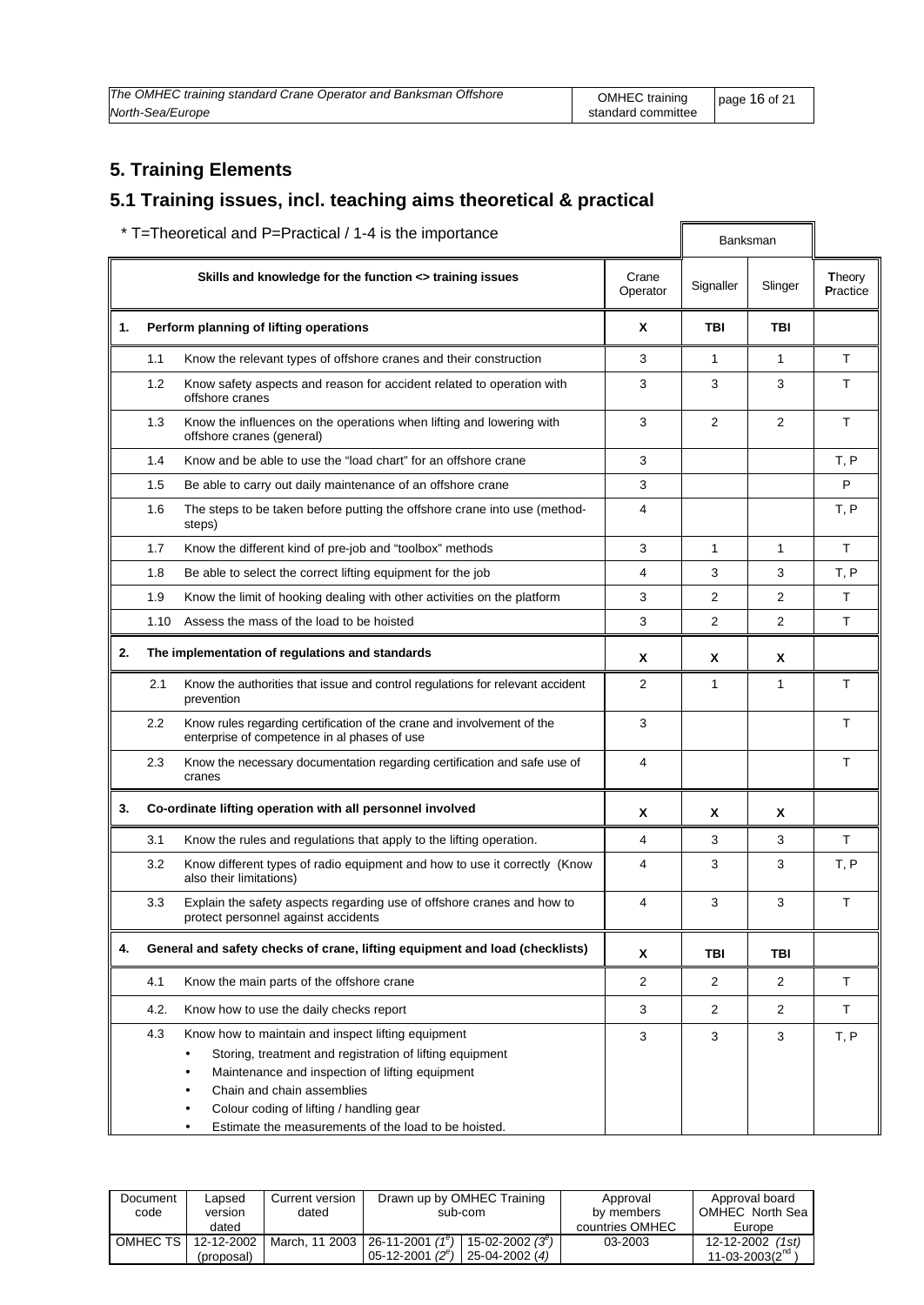| The OMHEC training standard Crane Operator and Banksman Offshore | OMHEC training     | $page 17$ of 21 |
|------------------------------------------------------------------|--------------------|-----------------|
| North-Sea/Europe                                                 | standard committee |                 |

|    |                                                                                                                                                                                                                                                                                                                                                                                                                                                                                                                                                                                                               | Banksman          |           |                |                    |
|----|---------------------------------------------------------------------------------------------------------------------------------------------------------------------------------------------------------------------------------------------------------------------------------------------------------------------------------------------------------------------------------------------------------------------------------------------------------------------------------------------------------------------------------------------------------------------------------------------------------------|-------------------|-----------|----------------|--------------------|
|    | Skills and knowledge for the function <> Training Issues                                                                                                                                                                                                                                                                                                                                                                                                                                                                                                                                                      | Crane<br>Operator | Signaller | Slinger        | Theory<br>Practice |
|    | 4.4<br>Have necessary knowledge of main parts of the offshore crane /<br>maintenance programme and how to:<br>Check the diesel engine<br>Check the electrical installation<br>Check the hydraulic system<br>$\bullet$<br>Check the RCI - safety devices<br>$\bullet$<br>Check the upper works (A-frame, rope sheaves, etc) of the offshore<br>crane<br>Read and operate the instrument panel in the crane cabin<br>$\bullet$<br>Adjust the chair correctly<br>$\bullet$<br>Perform visual checks on wire ropes; winches; hoists<br>Perform visual checks on sheaves drums and pulley blocks for wire<br>ropes | 3                 |           |                | T, P               |
|    | Know the steps to be taken before putting the offshore crane into use<br>4.5                                                                                                                                                                                                                                                                                                                                                                                                                                                                                                                                  | 3                 |           |                | T, P               |
|    | 4.6<br>Know how to maintain and inspect load carrying equipment<br>$\bullet$ Tanks<br>• Transfer equipment / personnel basket                                                                                                                                                                                                                                                                                                                                                                                                                                                                                 | 3                 | 3         | $\overline{2}$ | T                  |
| 5. | To instruct and to handle the communication procedures                                                                                                                                                                                                                                                                                                                                                                                                                                                                                                                                                        | X                 | X         | X              |                    |
|    | 5.1<br>Know how to perform hand signals to the required standard                                                                                                                                                                                                                                                                                                                                                                                                                                                                                                                                              | 3                 | 3         | 3              | $\top$             |
|    | Understand, comply with and perform the standardized hand signals<br>5.2                                                                                                                                                                                                                                                                                                                                                                                                                                                                                                                                      | 3                 | 3         | 3              | T,P                |
|    | Correct use of crane operation instructions with the aid of radio equipment<br>5.3                                                                                                                                                                                                                                                                                                                                                                                                                                                                                                                            | 3                 | 3         | 3              | T, P               |
|    | When using radio equipment give clear and correct instructions<br>5.4                                                                                                                                                                                                                                                                                                                                                                                                                                                                                                                                         | 3                 | 3         | 3              | T,P                |
|    | 5.5 Communication procedure related to subject Special Lifts                                                                                                                                                                                                                                                                                                                                                                                                                                                                                                                                                  | 3                 | 3         | 3              | T,P                |
| 6. | Assessment of risks / hazards                                                                                                                                                                                                                                                                                                                                                                                                                                                                                                                                                                                 | X                 | X         | X              |                    |
|    | 6.1 Know and be able to describe the effects of the dynamic forces                                                                                                                                                                                                                                                                                                                                                                                                                                                                                                                                            | 3                 | 2         | $\overline{2}$ | T                  |
|    | 6.2 Know and understand operational limitations regarding the supply vessel,<br>the crane, the installation and various types of load                                                                                                                                                                                                                                                                                                                                                                                                                                                                         | 3                 | 3         | 3              | T, P               |
|    | 6.3 Know correct treatment and handling of Dangerous Goods                                                                                                                                                                                                                                                                                                                                                                                                                                                                                                                                                    | 3                 | 3         | 3              | T, P               |
| 7. | Know and assess distribution of forces                                                                                                                                                                                                                                                                                                                                                                                                                                                                                                                                                                        | X                 | X         | X              |                    |
|    | Know the effects of dynamics on the load and the crane<br>7.1                                                                                                                                                                                                                                                                                                                                                                                                                                                                                                                                                 | 3                 | 2         | 2              | $\top$             |
|    | 7.2 Know the composition of forces & select the equipment                                                                                                                                                                                                                                                                                                                                                                                                                                                                                                                                                     | 3                 | 2         | 2              | T                  |
|    | Lifting operations at the offshore location; deck work and load-unload<br>8.<br>a supplier                                                                                                                                                                                                                                                                                                                                                                                                                                                                                                                    | X                 | TBI       | TBI            |                    |
|    | Read and interpret data found in tables (crane tables /sling tables)<br>8.1                                                                                                                                                                                                                                                                                                                                                                                                                                                                                                                                   | 3                 |           |                | T, P               |
|    | Know the function of RCI (overload safety devices)<br>8.2                                                                                                                                                                                                                                                                                                                                                                                                                                                                                                                                                     | 3                 |           |                | T                  |
|    | Understanding of the cranes safety functions and limitations/disabilities<br>8.3                                                                                                                                                                                                                                                                                                                                                                                                                                                                                                                              | 3                 |           |                | $\mathsf T$        |
|    | Hoisting slings<br>8.4<br>Special lifting equipment<br>Choose the appropriate lifting equipment and use them correctly<br>٠                                                                                                                                                                                                                                                                                                                                                                                                                                                                                   | 3                 | 3         | 3              | T, P               |

| Document<br>code | Lapsed<br>version<br>dated | Current version<br>dated | Drawn up by OMHEC Training<br>sub-com                                                           | Approval<br>by members<br>countries OMHEC | Approval board<br>OMHEC North Sea<br>Europe |
|------------------|----------------------------|--------------------------|-------------------------------------------------------------------------------------------------|-------------------------------------------|---------------------------------------------|
| OMHEC TS I       | 12-12-2002<br>(proposal)   |                          | March, 11 2003   26-11-2001 $(1^e)$   15-02-2002 $(3^e)$<br>$05-12-2001(2e)$<br>$25-04-2002(4)$ | 03-2003                                   | 12-12-2002 (1st)<br>11-03-2003( $2^{na}$ )  |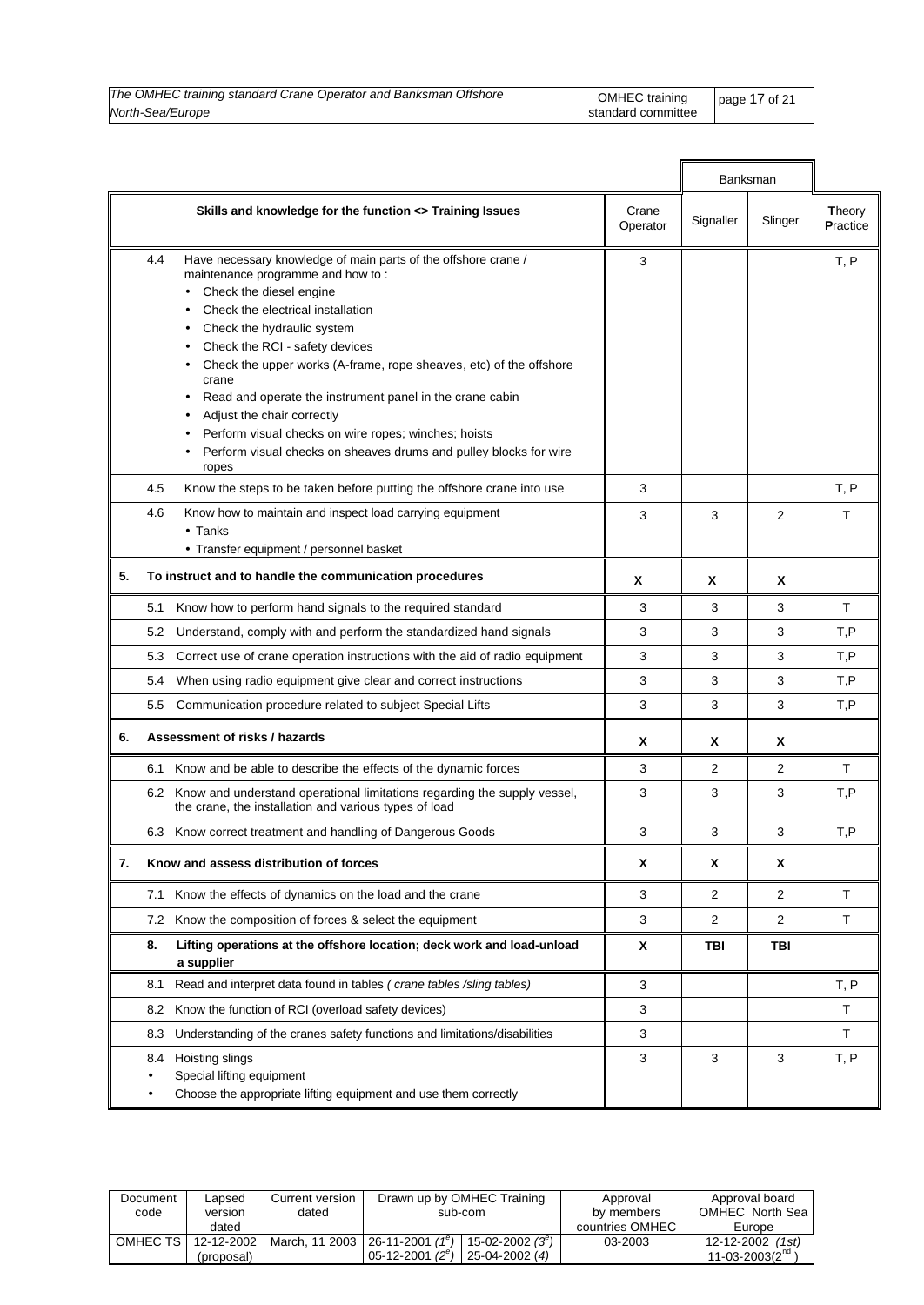| The OMHEC training standard Crane Operator and Banksman Offshore | OMHEC training   page 18 of 21 |  |
|------------------------------------------------------------------|--------------------------------|--|
| North-Sea/Europe                                                 | standard committee             |  |

|           |                                                                                                                                                                                                                                                                       |                   |                | Banksman       |                           |
|-----------|-----------------------------------------------------------------------------------------------------------------------------------------------------------------------------------------------------------------------------------------------------------------------|-------------------|----------------|----------------|---------------------------|
|           | Skills and knowledge for the function <> Training Issues                                                                                                                                                                                                              | Crane<br>Operator | Signaller      | Slinger        | Theory<br><b>Practice</b> |
|           | 8.5 Be able to carry out (safe) loading and unloading of the supply vessel<br>Mooring-rope-handling; containers ; bundled pipes; scaffolding materials;<br>materials, that carry specific risks Re-reeving of crane from single fall to<br>multiple falls and reverse | 3                 | 3              | 3              | T, P                      |
|           | 8.6 Know and be able to carry out correct bunkering procedures                                                                                                                                                                                                        | 3                 | 2              | $\overline{2}$ | T, P                      |
|           | 8.7 Be able to hook on loads safely and move them in accordance with the<br>regulations.                                                                                                                                                                              | 3                 | 3              | 3              | T, P                      |
| $\bullet$ | Re-reeving of crane from single fall to multiple falls and reverse                                                                                                                                                                                                    |                   |                |                |                           |
| 8.8       | Be able to perform single and multiple hoisting movements in accordance<br>with the regulations.                                                                                                                                                                      | 3                 | 3              | 3              | P                         |
| $\bullet$ | Special lifting operations;                                                                                                                                                                                                                                           |                   |                |                |                           |
|           | Assembly lifting                                                                                                                                                                                                                                                      |                   |                |                |                           |
|           | Personnel lifts                                                                                                                                                                                                                                                       |                   |                |                |                           |
|           | <b>Tandem lifts</b>                                                                                                                                                                                                                                                   |                   |                |                |                           |
|           | <b>Blind lifts</b>                                                                                                                                                                                                                                                    |                   |                |                |                           |
|           | 9. Handle safety measures when working with and on the offshore crane                                                                                                                                                                                                 | X                 | X              | X              |                           |
| 9.1       | Explain safety aspects regarding use of offshore cranes and how to protect<br>personnel and material against accidents                                                                                                                                                | 3                 | $\overline{2}$ | 2              | $\top$<br>P               |
|           | 9.2 Know and be able to carry out correct reaction in "near miss situations" and<br>when technical problems appears                                                                                                                                                   | 4                 | 3              | 3              | T,P                       |
|           | 9.3 Reporting "near miss" situations and how to compile the follow up reports to<br>national standard                                                                                                                                                                 | 3                 | $\overline{2}$ | 2              | T, P                      |
| 9.4       | Know and be able to carry out emergency shutdown procedures                                                                                                                                                                                                           | 3                 | 2              | $\overline{2}$ | T, P                      |
|           | 10. Parking the crane according to the company procedures                                                                                                                                                                                                             | X                 | TBI            | TBI            |                           |
|           | 10.1 Be able to park the crane in a correct and safe manner accordance to the<br>procedures                                                                                                                                                                           | 3                 |                |                | P                         |

#### **Explanation:**

#### **T ( =Theoretical )**

The number behind the cognitive aims (Theory, Practical) indicates the level on which the subject is taught.

The numerical level starts at 1 and runs to 4

- (1) recognizing,
- (2) mentioning / knowledge,
- (3) put into practise / skill competence
- (4) analysing.

The cognitive teaching aims (teaching aims in the field of knowledge and recognition) are indicates as

**T** (=Theoretical) & **P** (=Practical )

The hands-on, **practical** teaching aims (teaching aims in the field of skill, capability) are stated below under **P (=Practical )**

**The number ( i.e. 1 to 4) can also be read as a scale of "important- most important" / and/or how many times he/she has to do the same handling/action.** 

| Document<br>code | Lapsed<br>version | Current version<br>dated | Drawn up by OMHEC Training<br>sub-com                    |  | Approval<br>by members | Approval board<br>OMHEC North Sea |
|------------------|-------------------|--------------------------|----------------------------------------------------------|--|------------------------|-----------------------------------|
|                  | dated             |                          |                                                          |  | countries OMHEC        | Europe                            |
| OMHEC TS         | 12-12-2002        |                          | March, 11 2003   26-11-2001 $(1^e)$  <br>15-02-2002 (3") |  | 03-2003                | 12-12-2002<br>(1st)               |
|                  | (proposal)        |                          | $05-12-2001(2^e)$<br>25-04-2002 (4)                      |  |                        | 11-03-2003 $(2^{nq}$              |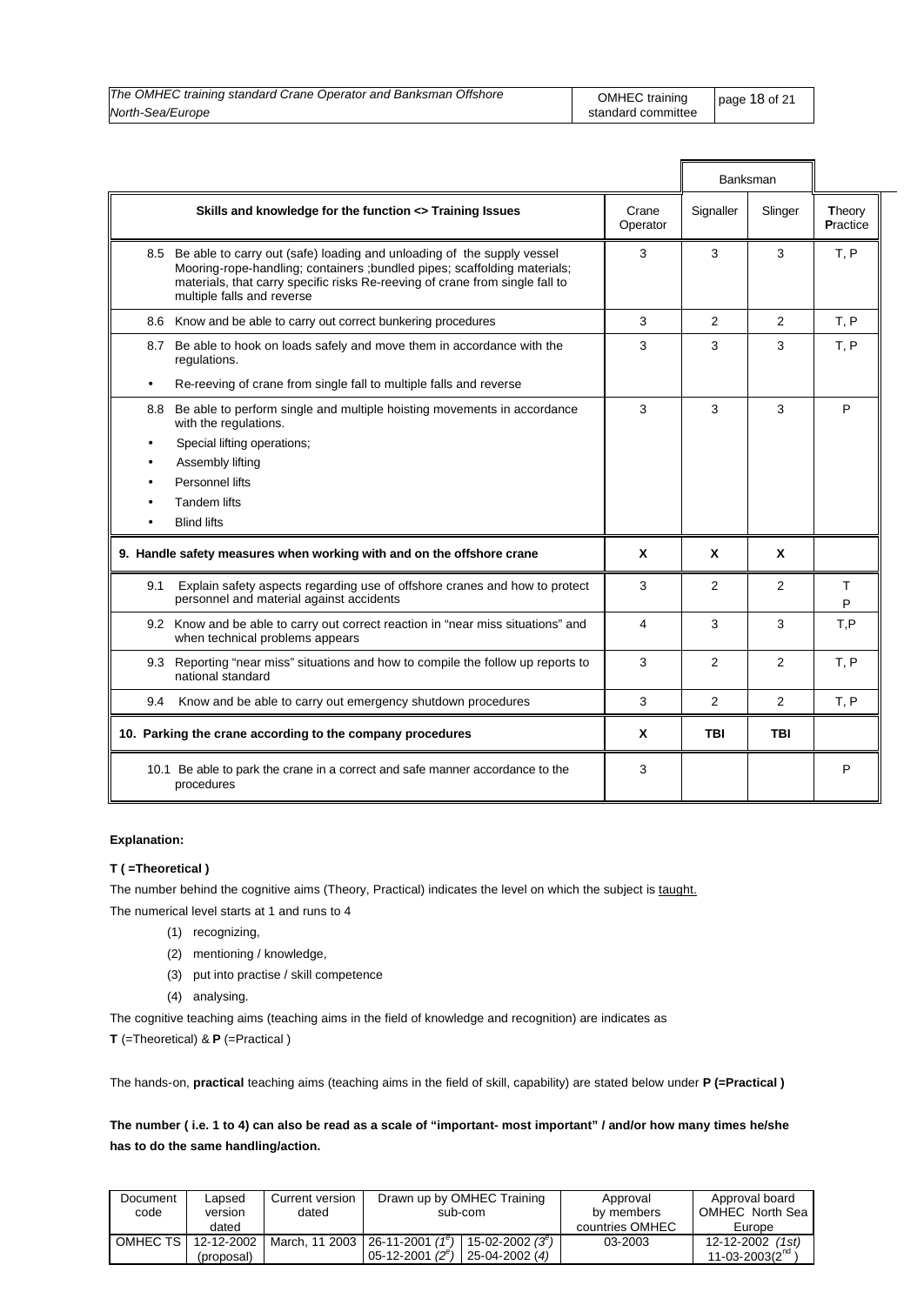| The OMHEC training standard Crane Operator and Banksman Offshore | OMHEC training     | page 19 of 21 |
|------------------------------------------------------------------|--------------------|---------------|
| North-Sea/Europe                                                 | standard committee |               |

### **5.2 ASSESSMENT / EXAMINATION**

Both, the assessment and the (final) examination, consist of a theoretical and a practical part. The assessment technique shall include direct observation, practical tasks, written and oral questions, simulation and a combination of all the techniques.

The (final) examination, will require the candidate to achieve the practical & theoretical attainment targets (min. 75%) in order to gain the definitive Expertise of Competence. The (final) examination shall include practical tasks and written / oral questions (open and Multiply-Choice)

### **5.3 INSTRUCTOR / ASSESSOR**

The qualifications and experience of the instructor and/or assessor should be as follows:-

(i) Should be familiar with the relevant legal regulations, specific regulations, standards and codes of practice relating to offshore cranes and lifting equipment.

(ii) Have a thorough knowledge of the relevant assessment documents, methods,procedures and assessment requirements.

(iii) Have appropriate technical knowledge of the activities that are to be assessed.

(iv) Have industry experience in the use and operation of the relevant equipment

(v) Have an overall degree of understanding sufficient carry out a reliable and proper assessment relating to the skills and competence of the candidates involved with the programme.

(vi) Have the appropriate qualifications and experience.

(vii) Be able to communicate effectively both in writing and orally in the required languages.

(viii) Be free from any conflicting interest so that they can make impartial and non-discriminatory decisions.

(ix) Hold a recognized national assessor's award and be a discipline expert in the areas being assessed, have extensive experience and be actively involved in lifting operations offshore.

The instructor and the assessor should not be the same person on the training course. The instructor must be a certified offshore crane operator who possesses the necessary teaching skills, experience and qualifications.

### **5.4 PROGRAMME**

### **I. Basic training course**

The programme will be designed to give the delegate maximum opportunity to practice the skills required from a member of an offshore crew, the exercises should be designed to test the skills and knowledge and understanding of the candidate. When necessary delegates should receive further training or coaching in areas where it is felt that deficiencies or lack of understanding exist. To maximise the efficient use of time and ensure effective learning there should be an integration of the three phases of explanation ie (i) theoretical and practical separate (ii) in combination and (iii) a demonstration and practical exercises.

On the last day of the basics training course candidates will take their practical and theoretical assessment. Candidates who pass this assessment will receive a temporary Certificate of Expertise.

**Note**: At the end of the programme the training provider should identify to the candidate and his employer areas requiring further development and training. Also time should be allowed after the training course and assessment for comment and feedback from the candidate.

### **II. On the job training offshore location**

After finishing the basic training course at the training location, the course will be continued at the offshore location. The continuation of this training will take place under the supervision of an experienced Certified Crane Operator Offshore. The crane operator will provide the candidate with the necessary knowledge and skills over this training period at the offshore location. The temporary Certificate of Expertise entitles the candidate to work on a crane under supervision. This practical period of working on a crane have to be officially recorded by the Offshore Installation Manager on the temporary Certificate of Expertise.

### A log book can be used.

| Document | Lapsed     | Current version | Drawn up by OMHEC Training                               | Approval        | Approval board       |
|----------|------------|-----------------|----------------------------------------------------------|-----------------|----------------------|
| code     | version    | dated           | sub-com                                                  | by members      | OMHEC North Sea      |
|          | dated      |                 |                                                          | countries OMHEC | Europe               |
| OMHEC TS | 12-12-2002 |                 | March, 11 2003   26-11-2001 $(1^e)$   15-02-2002 $(3^e)$ | 03-2003         | 12-12-2002 (1st)     |
|          | (proposal) |                 | 05-12-2001 $(2^{e})$<br>$25-04-2002(4)$                  |                 | 11-03-2003 $(2^{nq}$ |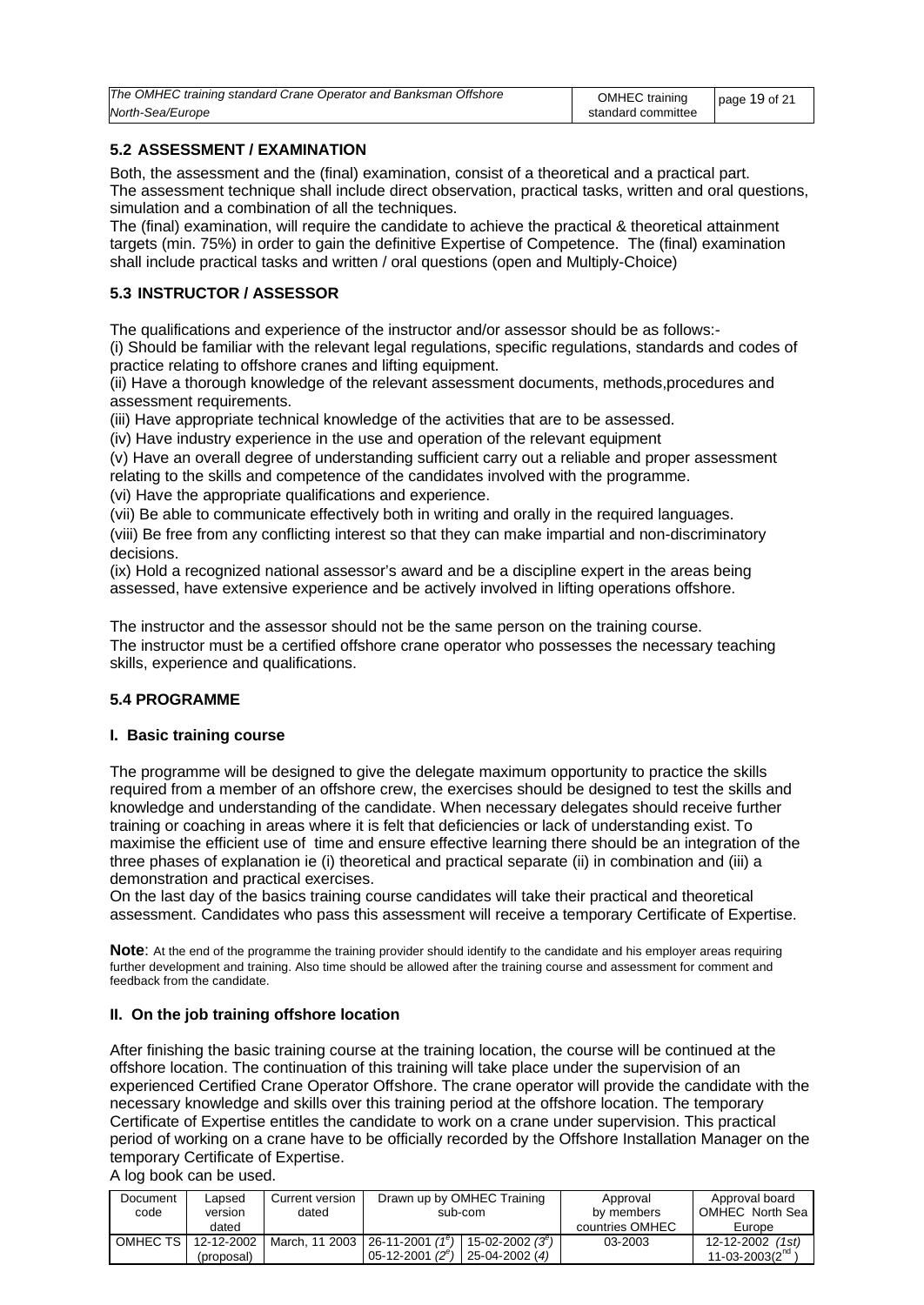| The OMHEC training standard Crane Operator and Banksman Offshore | OMHEC training     | page $20$ of 21 |
|------------------------------------------------------------------|--------------------|-----------------|
| North-Sea/Europe                                                 | standard committee |                 |

When the attainment targets of the training curriculum are obtained, the candidate can be nominated for the final examination; fulfil the requirements of the final test (practical examination). This will be organized on the offshore crane on the offshore location. One of the most important part of this examination will be is to load-and unload a supply vessel.

### **Refresher**

A refresher training programme will be required and this should be based on the following elements: (i) The first refresher training course should take place in the period between the basic training course and the final examination.

(ii) The second refresher training course should take place 2 –3 years after the candidate has finished their training and gained the Certificate of Expertise.

The expected duration would be a minimum of two days for each of the above refresher programs. Contents of the programme are based on repeating the elementary parts (theoretical & practical) of the training curriculum, with the use and illustration of realistic practical cases.

The objective of the refresher training is:-

- 1. Involve the candidate in an emergency response training exercise.
- 2. Update the candidate on new developments: technical aspects, safety devices, regulations etc.
- 3. Support the training on the job period for the candidate and his supervisor
- 4 Point out areas for improvement to the candidate.

### **Re-assessment**

A re-assessment training programme should be based on the following elements:- **Note**: re-assessment is based on 5.2*.*

(i) Confirmation that the required competence is being maintained. The Certificate of Expertise is valid for a particular period and re-assessment should be carried out one year before the expiry date.

(ii) Where the assessment indicates "not yet competent" in an area or section of the assessment (practical and theoretical), the candidate may be reassessed for that area or section only after additional training in that area or section has been given.

(iii) A full re-assessment training programme will be required where the candidate has not had practical operating experience on a offshore crane for a period of more than 2 years.

### **Simulator training**

Where simulator training is carried out candidates would be expected to attend courses based along the following lines:-

1. Introductory course

Objectives for this course is to give training and insight for personnel such as line managers, who have responsibility crane and lifting operations. It would also give banksman a better understanding of how the crane and vessels cargo behave and make them more familiar with the crane operator's function and problems during lifting operations. Personnel that are applying for a crane certificate would also find this level of course beneficial.

2. Retraining course

The retraining courses are aimed at experienced crane operators. The contents are based on the issues of communication procedures, pre-job communication with all personnel involved in the lifting operation (supply vessel, banksman etc.) and 'safe job analysis' when for example lifting under marginal conditions. Scenario training with critical simulated situations are also part of this course.

3. Simultaneous training with supply vessel and crane

Simultaneous training between platform personnel and the crew of the supply vessel. Special lifting operations and various critical situations. The most important objective of this training course level is to establish better contact, communication and corporation between all personnel involved with offshore lifting operations .

| Document | Lapsed     | Current version | Drawn up by OMHEC Training                                         | Approval        | Approval board       |
|----------|------------|-----------------|--------------------------------------------------------------------|-----------------|----------------------|
| code     | version    | dated           | sub-com                                                            | by members      | OMHEC North Sea      |
|          | dated      |                 |                                                                    | countries OMHEC | Europe               |
| OMHEC TS | 12-12-2002 |                 | March, 11 2003   26-11-2001 $(1^e)$<br>$15 - 02 - 2002(3^{\circ})$ | 03-2003         | 12-12-2002<br>(1st)  |
|          | (proposal) |                 | $05-12-2001(2^e)$<br>25-04-2002 (4)                                |                 | $11 - 03 - 2003(2na$ |